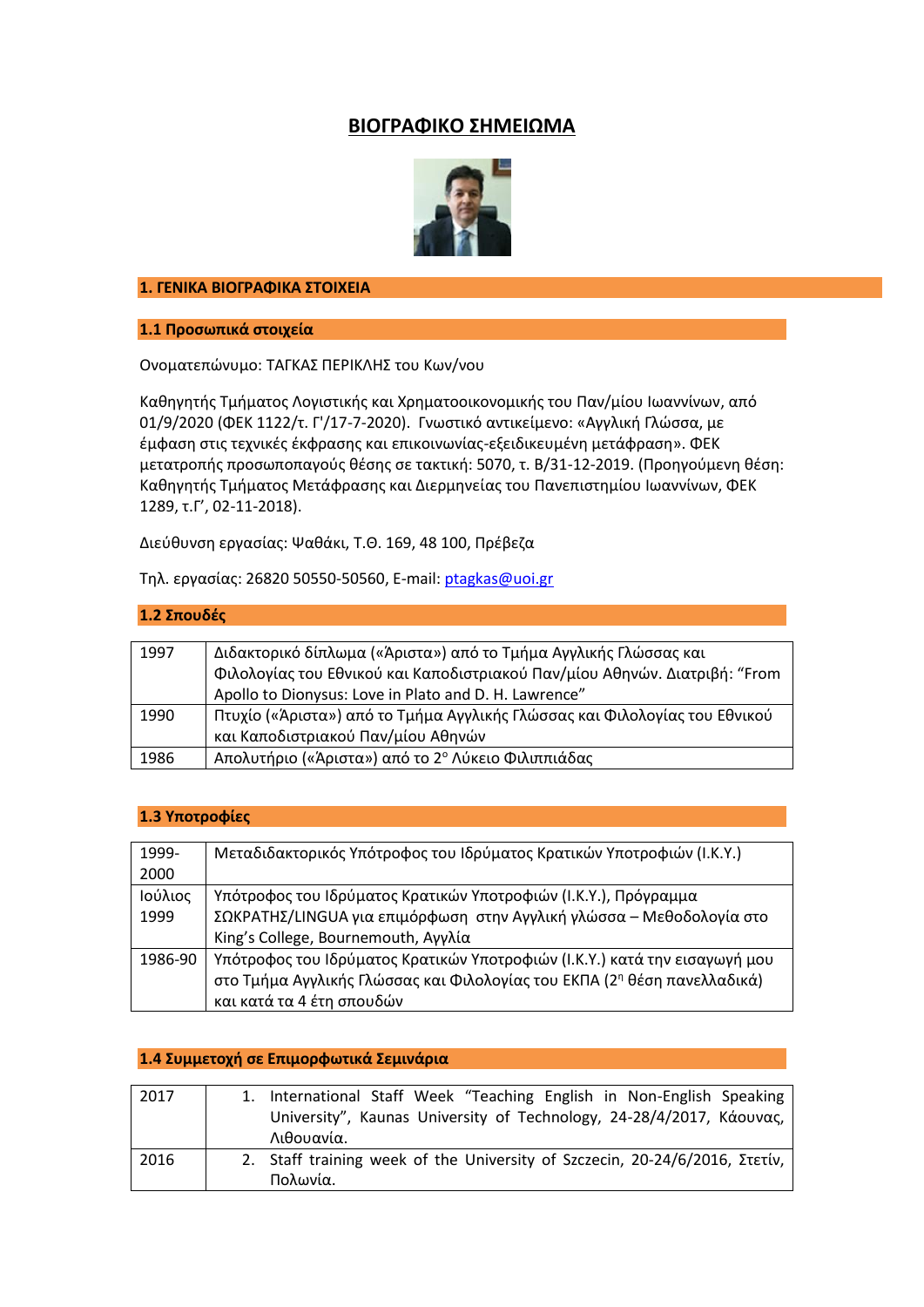| 2015    | 3. International Week of the University of Economics in Bratislava, 19-    |
|---------|----------------------------------------------------------------------------|
|         | 23/10/2015, Μπρατισλάβα, Σλοβακία.                                         |
| 2014    | 4. Staff mobility for Training, University of Strasbourg, 17-21/11/2014,   |
|         | Στρασβούργο, Γαλλία.                                                       |
|         | Σεμινάριο Επιμόρφωσης Διδασκόντων του Ελληνικού Ανοικτού<br>5.             |
|         | Πανεπιστημίου (ΕΑΠ), με αντικείμενο: Α. την Ανοικτή και Εξ' αποστάσεως     |
|         | εκπαίδευση και Β. τις Τεχνολογίες Πληροφορικής και Επικοινωνιών (ΤΠΕ)      |
|         | του ΕΑΠ. Μονάδα Εσωτερικής Αξιολόγησης και Επιμόρφωσης (ΜΕΑΕ)              |
|         | ЕАП, 18-19/10/2014.                                                        |
|         | 6. Staff training week, University of Ruse "Angel Kanchev", 12-16/5/2014,  |
|         | Ρούσε, Βουλγαρία.                                                          |
| 2013    | 7. International Week of the University of Primorska, 13-17/5/2013, Κόπερ, |
|         | Σλοβενία.                                                                  |
| 2008    | 8. "Modern Applications of E-learning", Πρόγραμμα Λεονάρντο ντα Βίντσι,    |
|         | 27/7/2008-16/8/2008, Infoduction Consulting KB, Στοκχόλμη, Σουηδία.        |
| 1999-   | The Writers Bureau, Manchester, Αγγλία: Σπουδές δι'<br>9.<br>Κολένιο       |
| 2003    | αλληλογραφίας στη Δημιουργική Γραφή (Creative Writing), 1999-2003.         |
| 2002    | 10. Παρακολούθηση σεμιναρίου «Αξιοποίηση των Τεχνολογιών της               |
|         | Πληροφορίας και των Επικοινωνιών στην Εκπαίδευση»: 16/9/2002-              |
|         | 18/11/2002, ΚΣΕ, 2ο Ε.Λ. Φιλιππιάδας.                                      |
| Ιούλιος | 11. King's College, Bournemouth, Αγγλία. Επιμόρφωση στην Αγγλική γλώσσα    |
| 1999    | – Μεθοδολογία, με υποτροφία του Προγράμματος ΣΩΚΡΑΤΗΣ/LINGUA.              |
| 1993-   | 12. Παρακολούθηση 10 σεμιναρίων Διδακτικής της Αγγλικής γλώσσας.           |
| 2002    |                                                                            |

## **1.5. Ξένες Γλώσσες**

**Αγγλικά (άριστη γνώση), γαλλικά (μέτρια γνώση)**

### **2. ΕΠΙΣΤΗΜΟΝΙΚΗ ΔΡΑΣΤΗΡΙΟΤΗΤΑ**

# **2.1. Επιστημονικές εργασίες - Δημοσιεύσεις**

| 2018 |    | 1. Zakopoulou V, Sarris D., Tagkas P., Tsampalas E., Vergou M. (2018)          |
|------|----|--------------------------------------------------------------------------------|
|      |    | "Learning Disabilities and Disruptive Behavior: Research of Observing          |
|      |    | Students in Primary School". International Journal of School and Cognitive     |
|      |    | Psychology, 5: 212. DOI: 10.4172/2469-9837.1000212. ISSN: 2469-9837.           |
|      |    | 2. Gikas, Grigorios; Hyz, Alina; Tagkas, Periklis. "Abolishing Cash in Europe: |
|      |    | The Benefits and Drawbacks of Electronic Transactions". Central European       |
|      |    | Review of Economics and Finance, Vol. 23, No 1, 2018, σσ. 59-68.               |
| 2017 |    | 3. Vlachopoulos Stefanos, Tangas Pericles, Gogas Themistocles, Dogoriti        |
|      |    | Eleftheria, Batsalia Freideriki, Hatzimihail Nikitas, Vyzas Theodoros, Katsis  |
|      |    | Christos, Florou Ekaterini, Chita Anna, Iseris Georgios, Dragomanovits         |
|      |    | Spiros. "The Profile of the Ideal Greek Legal Interpreter". Στο: Lew N.        |
|      |    | Zybatow, Andy Stauder and Michael Ustaszewski, eds., Translation               |
|      |    | Studies and Translation Practice: Proceedings of the 2nd International         |
|      |    | TRANSLATA Conference, 2014, Part 1. Series: Forum                              |
|      |    | Translationswissenschaft, Vol. 19. Frankfurt am Main, Bern, Bruxelles,         |
|      |    | New York, Oxford, Warszawa, Wien: Peter Lang, 2017. ISBN:                      |
|      |    | 9783631706893                                                                  |
| 2016 | 4. | Tagkas, Periklis (2016). «Η Αξιολόγηση της Ποιότητας στην Κοινοτική            |
|      |    | Διερμηνεία: η περίπτωση των κύριων αγγλόφωνων χωρών». Στο:                     |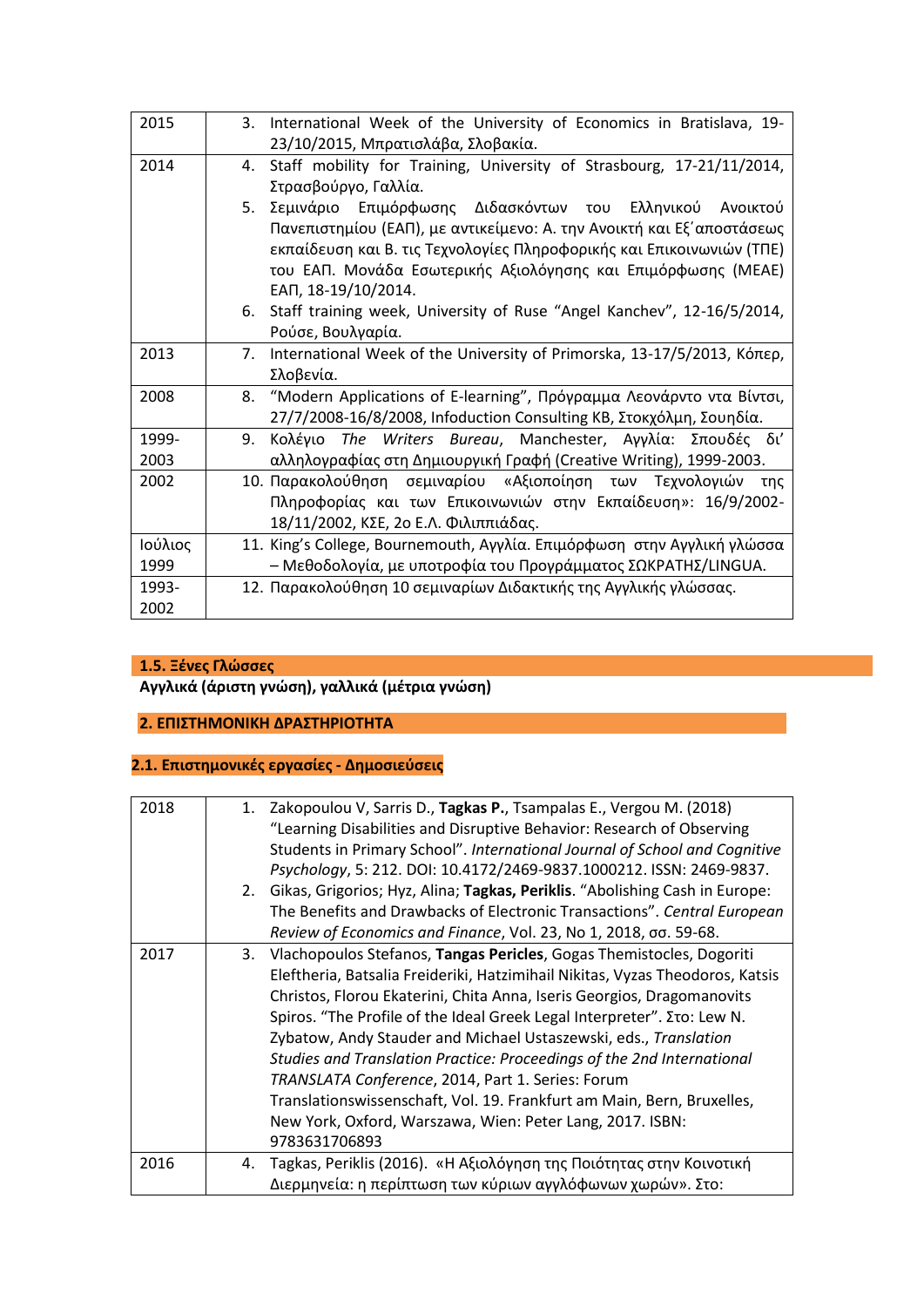| Dogoriti, Eleftheria and Theodoros Vyzas (eds.), Community Interpreting<br>at Greek and International Level: A Step towards professional autonomy.<br>International Journal of Language Translation and Intercultural<br>Communication, Vol 5, Special Issue, σσ. 127-139. ISSN:2241-7214,<br>http://ejournals.epublishing.ekt.gr/index.php/latic/issue/view/632DOI: ht<br>tp://dx.doi.org/10.12681/ijltic.10649<br>5. Vlachopoulos Stefanos, Tagkas Periklis, Gogas Themistoklis, Dogoriti<br>Eleftheria, Vyzas Theodoros. "Foreigners before<br>Themis:<br>Legal<br>Interpreting in Greece". Στο: Th. Munyangeyo, G. Webb and M.<br>RabadánGómez, eds., Challenges and Opportunities in Public Service<br>Interpreting. London: Palgrave Macmillan, 2016. ISBN 9781137449993. |
|---------------------------------------------------------------------------------------------------------------------------------------------------------------------------------------------------------------------------------------------------------------------------------------------------------------------------------------------------------------------------------------------------------------------------------------------------------------------------------------------------------------------------------------------------------------------------------------------------------------------------------------------------------------------------------------------------------------------------------------------------------------------------------|
| Chytis, E., Filos, J., Tagkas, P., & Rodosthenous, M. (2016). "Audit Firms,<br>6.<br>Deferred Taxation and Financial Reporting: The Case of The Athens Stock<br>Exchange". International Journal of Corporate Finance and Accounting<br>(IJCFA), 3(1), σσ. 1-21. ISSN: 2334-4628, doi:10.4018/IJCFA.2016010101.                                                                                                                                                                                                                                                                                                                                                                                                                                                                 |
| Vlachopoulos, St., Gogas, Th., Tagkas, P. "Toward a new paradigm of<br>7.<br>intercultural communication in the Greek system of court interpreting".<br>Proceedings of the International Conference "Cultural Diversity, Equity<br>and Inclusion: Intercultural Education in 21st century and beyond". IAIE -<br>University of Ioannina, June 2015, Strand 3/5. ISBN: 978-618-82063-0-4.                                                                                                                                                                                                                                                                                                                                                                                        |
| Tagkas, P. "Translation of Economic Texts: Challenges and Limitations".<br>8.<br>Στο: Arslan, F., ed. Contemporary Issues on Linguistics and Language: LILA<br>'14/Linguistics and Language Conference Proceedings. Istanbul: DAKAM<br>Publishing, June 2014, σσ. 279-287. ISBN: 978-605-5120-81-8.<br>Tagkas, Periklis. "Building Translation Skills to Enhance Linguistic and<br>9.<br>Cultural Awareness". The International Journal of Literacies, Vol. 20 (4),                                                                                                                                                                                                                                                                                                             |
| 2014, 31-41. ISSN: 2325-0136.<br>10. Τάγκας, Περικλής. «Η Δικαστηριακή Διερμηνεία στο Ηνωμένο Βασίλειο<br>και τις Ηνωμένες Πολιτείες Αμερικής». Στο: Δογορίτη, Ε., Βυζάς Θ. (επιμ.)<br>Η Δικαστηριακή Διερμηνεία σε Ελληνικό και Διεθνές Επίπεδο: Εξελίξεις<br>και Προοπτικές. Τ.Ε.Ι. Ηπείρου, 2014, σσ. 157-176. ISBN: 978-618-80909-<br>$3-4.$                                                                                                                                                                                                                                                                                                                                                                                                                                |
| 11. Tagkas, P. "Professional communication in a globalized environment".<br>Redefining Community in Intercultural Context, vol. 2, no 1. Brasov: Henri<br>Coanda Air Force Academy Publishing House, June 2013, 132-38. ISSN:<br>2285-2689.                                                                                                                                                                                                                                                                                                                                                                                                                                                                                                                                     |
| 12. Gikas, Grigorios; Hyz, Alina; Tagkas, Periklis. "The Experience of Greece<br>from its Participation in the Eurozone". Management Insight, Vol. IX, No1,<br>June 2013, 9-16. ISSN: 0973-936X.<br>http://www.smsvaranasi.com/insight_vol9_no1.htm<br>13. Vlachopoulos, S., Tangas, P., Gogas, Th., Dogoriti, E., Hatzimihail, N.<br>Vyzas, Th., Katsis, Ch., Florou, E., Chita, A., Iseris, G., Dragomanovits, S.<br>"The profile of the legal interpreter in Greece". Διεθνές συνέδριο -11th                                                                                                                                                                                                                                                                                 |
| international Forum of the FIT Committee for Legal Translators and<br>Interpreters: "The life of interpreters and translators - joy or sorrow?",<br>Πανεπιστήμιο Βελιγραδίου και EULITA, 19-21/9/2013. Στο: Μ. Vukčević,<br>Proceedings of the Eleventh International Forum: the life of interpreters<br>and translators - joy or sorrow?, University of Belgrade, EULITA. 19/9 -<br>21/9/2013, Belgrade, σσ. 83-92.<br>14. Tagkas, Periklis. "Language Services, Market Requirements and                                                                                                                                                                                                                                                                                       |
|                                                                                                                                                                                                                                                                                                                                                                                                                                                                                                                                                                                                                                                                                                                                                                                 |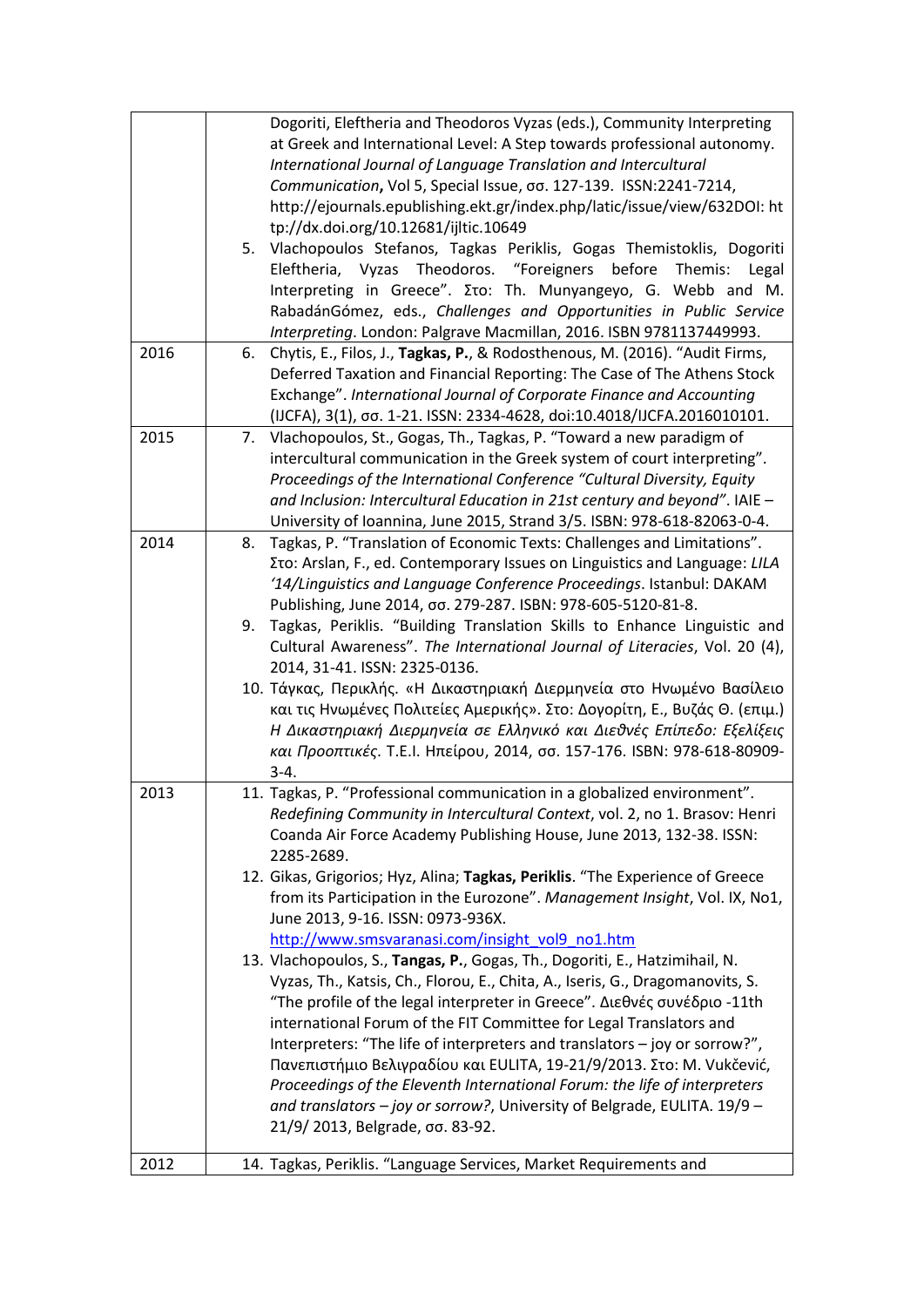|      | Curriculum Design". International Journal of Arts and Sciences 5(3), 2012,<br>317-326. ISSN: 1944-6934.                                                                                                                                                                                                                                                                                                                                                               |
|------|-----------------------------------------------------------------------------------------------------------------------------------------------------------------------------------------------------------------------------------------------------------------------------------------------------------------------------------------------------------------------------------------------------------------------------------------------------------------------|
|      | 15. Gikas, Grigorios; Hyz, Alina; Tagkas, Periklis. "Global Financial Crisis and<br>Greek Debt Crisis". Acta Universitatis Lodziensis. Folia Oeconomica, 273,<br>2012, 135-146.                                                                                                                                                                                                                                                                                       |
| 2011 | 16. Tangas, Pericles. "The dynamic communicator: strategies for effective<br>performance in business settings". Στο: JM Vande Walle, ed., Languages<br>and Business Today and Solutions for Tomorrow Proceedings. Geneve:<br>Editions Tradulex, 2011, 69-82. ISBN: 978-2-9700736-1-1<br>(http://www.tradulex.com/varia/lisbon2010.pdf).                                                                                                                               |
|      | 17. Tagkas, Periklis. "Communication Skills for Professional Language Experts:<br>the Interaction between Cognitive and Metacognitive Processes". Στο:<br>Themistokles Gogas and Periklis Tagkas, eds. Foreign Language Teaching<br>in Tertiary Education III: Current Trends. Athens: Dionikos, 2011, 242-249.<br>ISBN: 978-960-6619-68-7<br>(http://epublishing.ekt.gr/sites/ektpublishing/files/proceedings/praktika                                               |
|      | %20tei%20ipirou-teliko%202009-1.pdf).<br>18. Tangas, Pericles. 'Idealism Vs. "Mystical Materialism": from Plato to D.H.                                                                                                                                                                                                                                                                                                                                               |
|      | Lawrence'. Perusia, 7, 2011, 161-170. ISSN: 2239-9607.                                                                                                                                                                                                                                                                                                                                                                                                                |
|      | 19. Tangas, Pericles. "The Role of English as an International Language: An<br>Educational Approach". In: Prachalias, Chrysovaladis, ed., Proceedings of<br>the 7th International Conference on Education, Volume 1. Athens:<br>National and Kapodistrian University of Athens, 2011, 330-34. ISBN: 978-<br>960-466-079-7.                                                                                                                                            |
| 2010 | 20. Tangas, Pericles. "Foreign Language Policies and Socio-Economic<br>Development: An EU Perspective". International Journal of Arts and<br>Sciences 3(15), 2010, 538-545. ISSN: 1944-6934.                                                                                                                                                                                                                                                                          |
|      | 21. Gikas, Grigorios and Tagkas, Periklis. "Structural Changes or Possible Exit<br>of Greece from the Eurozone?" Acta Universitatis Lodziensis. Folia<br>Oeconomica, 239, 2010, 66-74. ISSN: 0208-6018.                                                                                                                                                                                                                                                               |
| 2008 | 22. Τάγκας, Περικλής. «Η αγγλική ως διεθνής γλώσσα και το 'γλωσσικό<br>προλεταριάτο'». Στο: Vlachopoulos St., Gogas Th., eds., Proceedings of<br>the 2nd International Conference "Foreign Language Teaching in Tertiary<br>Education". Ioannina: Εκδόσεις Carpe Diem, 2008, 267-73. ISBN: 978-960-<br>98658-0-7.                                                                                                                                                     |
|      | (http://epublishing.ekt.gr/sites/ektpublishing/files/proceedings/Praktika<br>%202007.pdf)<br>23. Papaelias, Theodore, Gikas, Gregory and Pericles Tangas. "Regional<br>Development Through Tertiary Education". Στο: Claes, Tom, McMahon,<br>Frank & David Seth Preston, eds., Education and Leadership. Amsterdam -<br>New York: Editions Rodopi, 2008, 227-53. ISBN: 978-90-420-2404-5.<br>Σειρά: At the Interface/The Idea of Education, Vol. 48, ISSN: 1570-7113. |
| 2007 | 24. Tangas, Pericles. "The Greek response to D. H. Lawrence: translations and<br>critical studies of his work". Στο: Jahnson, C., Mehl, D., eds., The Reception<br>of D.H. Lawrence in Europe, London: Continuum Press, 2007, 173-186.<br>ISBN: 978-0826468253.                                                                                                                                                                                                       |
|      | 25. Τάγκας, Περικλής. «Τριτοβάθμια Εκπαίδευση και Περιφερειακή<br>Ανάπτυξη: Προβλήματα και Προοπτικές». Στο: Γκίκας Γρηγόριος, Χυζ<br>Αλίνα (επιμ.), Ο Αναπτυξιακός Ρόλος των Ιδρυμάτων της Τριτοβάθμιας<br>Εκπαίδευσης σε Τοπικό και Περιφερειακό Επίπεδο, Αθήνα: Εκδόσεις<br>«Σμπίλιας Σύγγραμμα», 2007, 37-52.                                                                                                                                                     |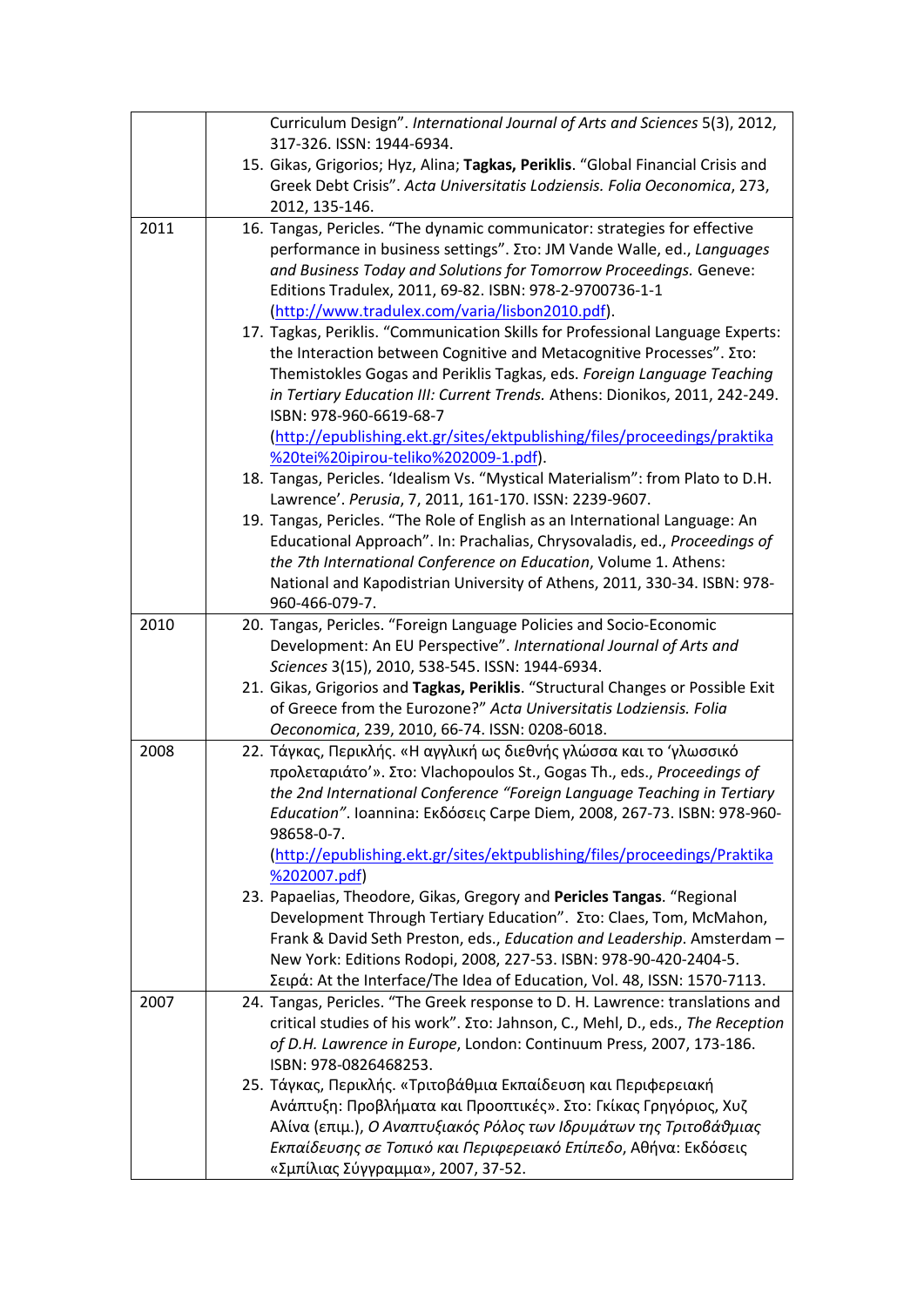| 2006 | 26. Tangas, Pericles. "Multimedia and Foreign Language Teaching: the Case of                                           |
|------|------------------------------------------------------------------------------------------------------------------------|
|      | Greece". Στο: Grabe, Daniela & Zimmermann, Lisa, eds, Multimedia                                                       |
|      | Applications in Education Conference Proceedings 2006. FH JOANNEUM,                                                    |
|      | Graz, Austria, 2006, 139-48. ISBN: 3-902103-07-8. (http://pek-                                                         |
|      | patras.ach.sch.gr/docs/yliko0910/Multimedia and Foreign Language Te                                                    |
|      | aching the Case of Greece Tagkas.pdf)                                                                                  |
|      | 27. Tangas, Pericles. "D.H. Lawrence and Christian Love". Etudes                                                       |
|      | Lawrenciennes, 34, 2006, 173-190. ISSN: 0994-5490.                                                                     |
|      | 28. Tangas, Pericles. "Revising the ESP Curriculum of the Department of                                                |
|      | Applied Foreign Languages in Management and Commerce". Πρακτικά                                                        |
|      | 1ου Διεθνούς Συνεδρίου Τμήματος Εφαρμογών Ξένων Γλωσσών στη                                                            |
|      | Διοίκηση και το Εμπόριο του Τ.Ε.Ι. Ηπείρου "Foreign Language Teaching                                                  |
|      | in Tertiary Education". Αθήνα: Διόνικος, 2006, 35-43. ISBN: 960-6619-13-                                               |
|      | 3.                                                                                                                     |
|      | (http://epublishing.ekt.gr/sites/ektpublishing/files/proceedings/H%20AIA                                               |
|      | ΑΣΚΑΛΙΑ%20ΤΩΝ%20ΞΕΝΩΝ%20ΓΛΩΣΣΩΝ%20proceedings-1.pdf)<br>29. Τάγκας, Περικλής. «Τριτοβάθμια Εκπαίδευση και Περιφερειακή |
|      | Ανάπτυξη: Προβλήματα και Προοπτικές». Πρακτικά 3ου Διεθνούς                                                            |
|      | Επιστημονικού Συνεδρίου «Εκπαίδευση και Οικονομική Ανάπτυξη»,                                                          |
|      | Πρέβεζα: Εκδοτική Ο.Ε. Αφεντουλίδης - Ρόκος, 2006, 371-83.                                                             |
|      | 30. Τάγκας, Περικλής. «Ο ρόλος των ξενόγλωσσων σπουδών στην αγορά                                                      |
|      | εργασίας: Περιεχόμενο και Στόχοι». Στο: Βλαχόπουλος Στ., Τάγκας Π.,                                                    |
|      | επιμ., Διαπολιτισμικές Προσεγγίσεις, Αθήνα: Εκδόσεις Διόνικος, 2006, σσ.                                               |
|      | 101-115. ISBN: 960-6619-15-X.                                                                                          |
| 2005 | 31. Tangas, Pericles. "D.H. Lawrence's Mystical Materialism and Platonic                                               |
|      | Philosophy". Etudes Lawrenciennes, 33, 2005, 81-104. ISSN: 0994-5490.                                                  |
|      | 32. Tangas, Pericles. "Creative Activities in the Greek EFL Classroom". Στο:                                           |
|      | Daniel Shepherd, ed., Creative Engagements: Thinking with Children.                                                    |
|      | Oxford, UK: Inter-disciplinary Press, Vol. 31, 2005, 43-49. ISBN: 1-904710-                                            |
|      | 31-X. (http://pek-                                                                                                     |
|      | patras.ach.sch.gr/docs/yliko0910/Creative activities in the Greek EFL                                                  |
|      | Classroom Tagkas.pdf)                                                                                                  |
|      | 33. Τάγκας, Περικλής. «Η Διδασκαλία της Αγγλικής Γλώσσας στο Ολοήμερο                                                  |
|      | Δημοτικό Σχολείο». Επιστήμες Αγωγής/Education Sciences, τ. 2, 2005, 77-                                                |
|      | 86. ISSN: 1109-8740.                                                                                                   |
|      | 34. Gikas, Gregory and Tangas, Pericles. "The Role of Education in                                                     |
|      | Development: The Case of Epirus, Greece". Στο: Janusz Bilski and                                                       |
|      | Agnieszka Klysik-Uryszek, eds., Polska na Rynku Wspolnoty Europejskiej.                                                |
|      | Gospodarka Swiatowa na Progu XXI WIEKU (Η Πολωνία στην Κοινή                                                           |
|      | Ευρωπαϊκή Αγορά: Παγκόσμια Οικονομία στις αρχές του 21ου αιώνα),                                                       |
|      | Vol. II. University of Lodz, 2005, 423-437. ISBN: 83-87749-85-0.                                                       |
| 2004 | 35. Tangas, Pericles and Sophie Biskanaki. "Social and Economic Development                                            |
|      | of the Jewish Community of Arta: A Historical Approach". Επιθεώρηση                                                    |
|      | Οικονομικών Επιστημών/ Review of Economic Sciences, 6, 2004, 129-144.<br>ISSN: 1109-2629.                              |
|      | 36. Τάγκας, Περικλής. «Έρωτας και Ηθική στο Συμπόσιο του Πλάτωνα και τις                                               |
|      |                                                                                                                        |
|      | Ερωτευμένες Γυναίκες του Ντ. Χ. Λόρενς». Θέματα Λογοτεχνίας, 25, Ιαν.-<br>Απρ. 2004, 159-168.                          |
| 2001 | 37. Tangas, Pericles. "Suggestopedia, Superlearning and ELT". Aspects, t. 66,                                          |
|      | Σεπτέμβριος 2001, σσ. 24-30.                                                                                           |
|      | 38. Τάγκας, Περικλής και Μιχαήλ Φουντουλάκης. «Ασκήσεις Εγρήγορσης για                                                 |
|      |                                                                                                                        |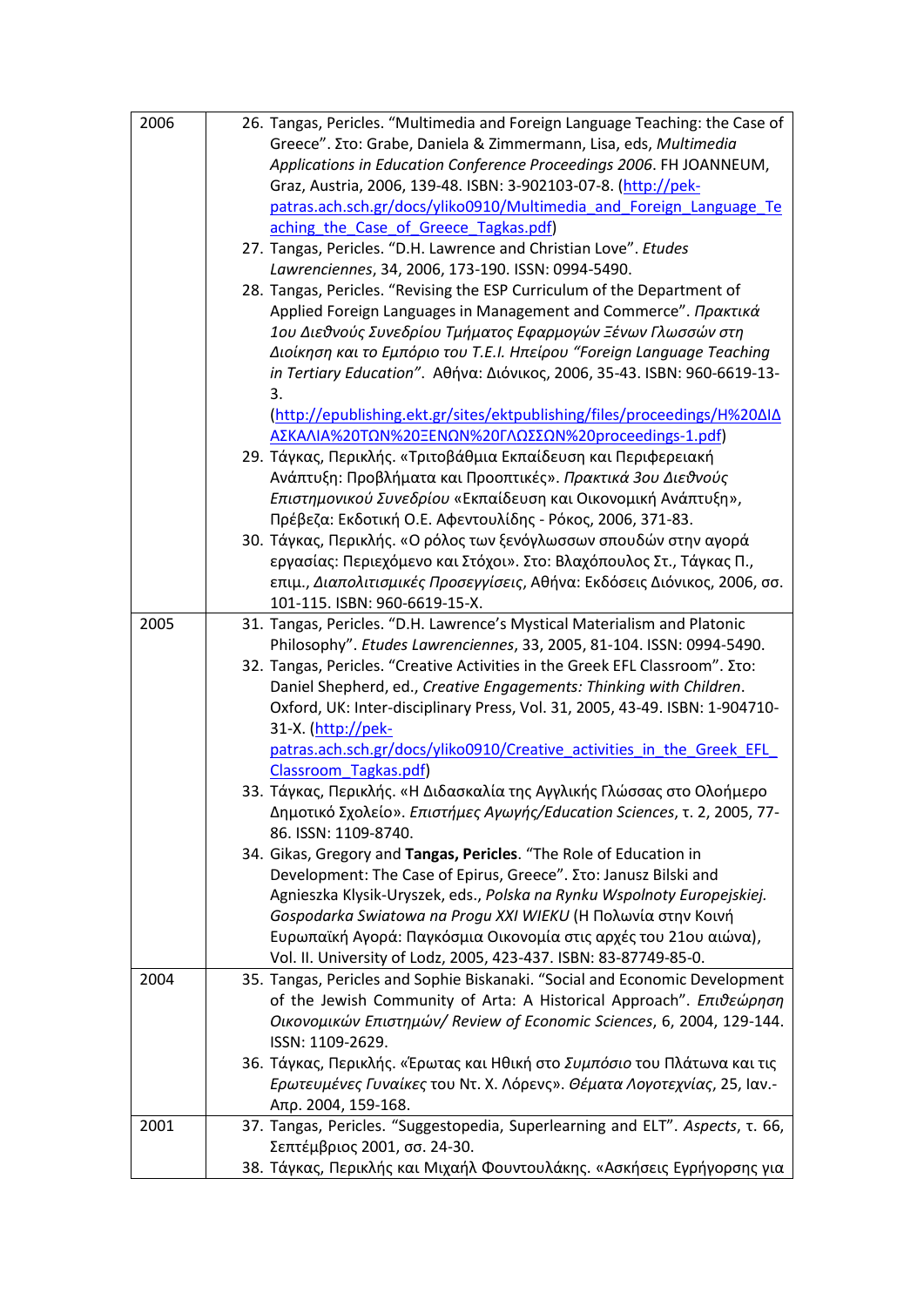|      | τη Δημιουργία Δυναμικής στην Τάξη». Παιδαγωγικό Βήμα Αιγαίου, 42,<br>Οκτ.-Δεκ. 2001, 81-88. ISSN: 1106-3939.<br>39. Τάγκας, Περικλής. «'Τόκος εν τω καλώ': Το Ουράνιο Τόξο του Ντ.Χ.<br>Λόρενς». Οδός Πανός, Νο 113, Ιούλ.-Σεπτ. 2001, 102-07. ISBN: 978-<br>9601105123.                                                                                |
|------|---------------------------------------------------------------------------------------------------------------------------------------------------------------------------------------------------------------------------------------------------------------------------------------------------------------------------------------------------------|
| 2000 | 40. Tangas, Pericles. "Ontology, Time and Love: From Plato to Heidegger and<br>D. H. Lawrence". Πλάτων, 51, 1999-2000, σσ. 1-6. ISSN: 1105-073x.<br>41. Tangas, Pericles. "In Search of a New Republic: From Plato to D. H.<br>Lawrence". Hellenic Quarterly, No 4, Spring 2000, pp. 19-21. ISSN: 1108-<br>345X.                                        |
| 1999 | 42. Τάγκας, Περικλής. «Ο Πλατωνικός Έρωτας: 'Πλατωνικές' και 'Φροϋδικές'<br>ερωτικές αποχρώσεις στο μυθιστόρημα του Ντ. Χ. Λόρενς Γιοι και<br>Εραστές». Οδός Πανός, Νο 103-104, Μάιος-Αύγουστος 1999, 83-86. ISBN:<br>1105-123X.<br>43. Τάγκας, Περικλής. «Λόρενς, Μαμμωνάς και Πλάτων». <i>Το Δέντρο</i> , 106,<br>Vol. 14, Μάιος-Ιούνιος 1999, 89-91. |

## **2.2. Συγγράμματα - Εκδόσεις**

| 2019 | Αποστολάκης, Αλ., Σταυρουλάκης, Δημ. και Τάγκας, Περικλής, επιμ. Το Ψηφιδωτό<br>της Επικοινωνίας: Εισαγωγή στο Πεδίο της Επικοινωνίας (συγγρ. Julia T. Wood).<br>Λευκωσία: Broken Hill Publishers, 2019. ISBN: 978-9925-575-54-1.               |
|------|-------------------------------------------------------------------------------------------------------------------------------------------------------------------------------------------------------------------------------------------------|
| 2012 | Τάγκας, Περικλής. Περεσ-τρόικα. Αθήνα: Βακχικόν, 2012. ISBN: 978-960-9776-19-<br>6 (έντυπο) και ISBN: 978-960-9776-18-9 (ηλεκτρονικό)                                                                                                           |
| 2011 | Gogas, Themistokles and Tagkas, Periklis, eds. Foreign Language Teaching in<br>Tertiary Education III: Current Trends. Athens: Dionikos, 2011. ISBN: 978-960-<br>6619-68-7                                                                      |
| 2008 | Τάγκας Περικλής. Μετάφραση Αγγλικών Κειμένων. Αθήνα: Κλειδάριθμος, 2008.<br>ISBN: 978-960-461-105-8. Κωδικός βιβλίου στον ΕΥΔΟΞΟ: 13798                                                                                                         |
| 2007 | Τάγκας, Περικλής. Έρως και Πολιτεία: Ο D.H. Lawrence και ο Πλατωνισμός.<br>Θεσσαλονίκη: University Studio Press, 2007. ISBN: 978-960-12-1565-5. Κωδικός<br>βιβλίου στον ΕΥΔΟΞΟ: 17267                                                           |
| 2006 | Βλαχόπουλος, Στέφανος και Τάγκας, Περικλής, επιμ. Διαπολιτισμικές<br>Προσεγγίσεις. Αθήνα: Εκδόσεις Διόνικος, 2006. ISBN: 960-6619-15-X                                                                                                          |
|      | Μεταφράσεις επιστημονικών συγγραμμάτων                                                                                                                                                                                                          |
| 2020 | Τάγκας, Περικλής-Μπισκανάκη Σ., μετ.: Ψυχολογία Εφαρμοσμένη στη Σύγχρονη<br>Ζωή: Προσαρμογή στον 21ο Αιώνα (συγγρ. Wayne Weiten<br>Dana S. Dunn, Elizabeth Yost Hammer). Εκδόσεις Κλειδάριθμος, 2020. ISBN: 978-<br>960-645-093-8 (υπό έκδοση). |
| 2020 | Τάγκας, Περικλής, μετ. Διαχείριση Κρίσεων-Ανθεκτικότητα και Αλλαγή (συγγρ.<br>Sarah Kovoor-Misra). Λευκωσία: Broken Hill Publishers, 2020.<br>ISBN: 9789925576418.                                                                              |
| 2019 | Τάγκας, Περικλής, μετ.: Το Ψηφιδωτό της Επικοινωνίας: Εισαγωγή στο Πεδίο της<br>Επικοινωνίας (συγγρ. Julia T. Wood). Λευκωσία: Broken Hill Publishers, 2019.<br>ISBN: 978-9925-575-54-1.                                                        |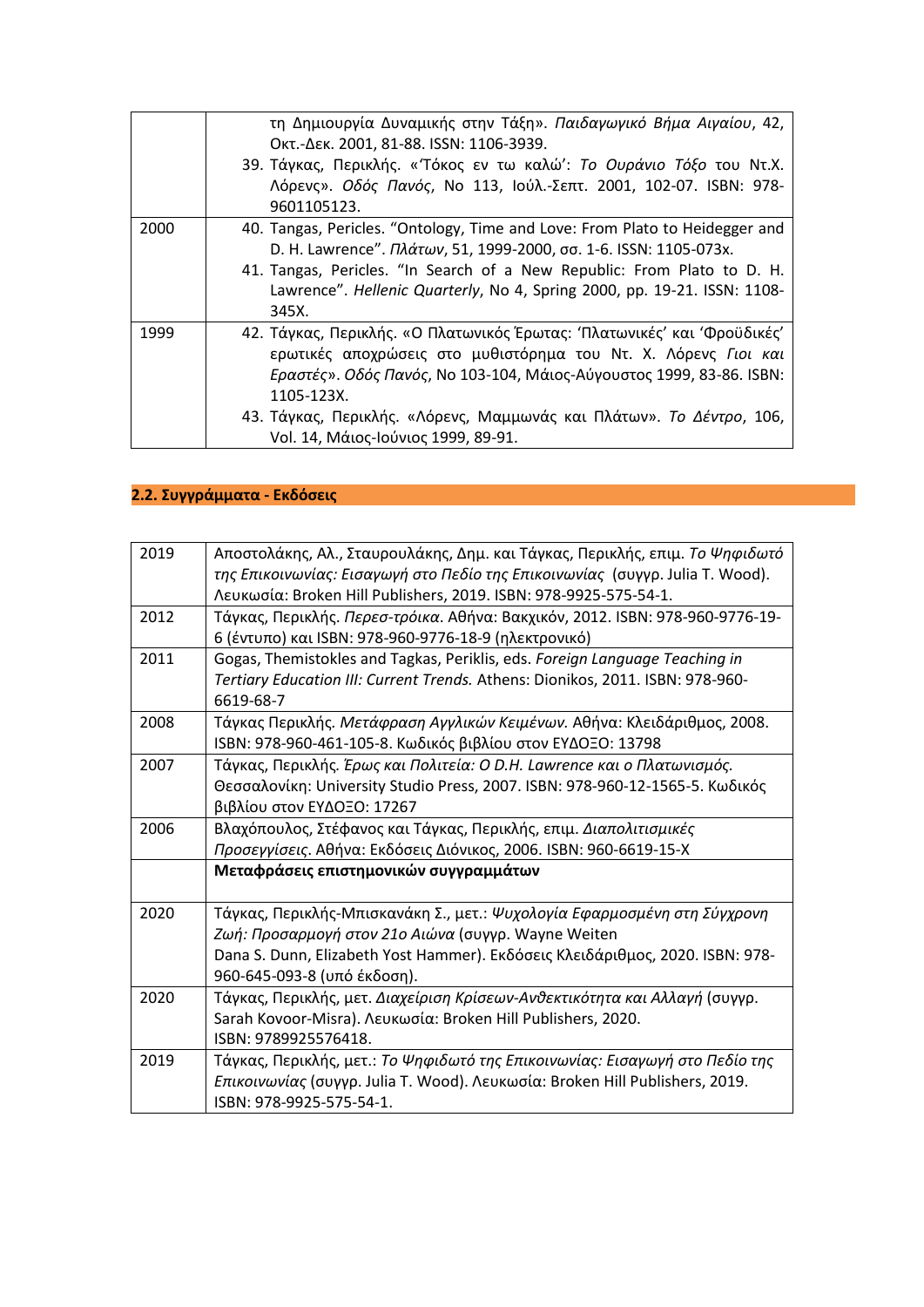| 2.3. Ανακοινώσεις σε Επιστημονικά Συνέδρια, Ημερίδες, Συναντήσεις Εργασίας |    |                                                                                                                                                                                                                                                                                                                                                                                                                                                               |  |
|----------------------------------------------------------------------------|----|---------------------------------------------------------------------------------------------------------------------------------------------------------------------------------------------------------------------------------------------------------------------------------------------------------------------------------------------------------------------------------------------------------------------------------------------------------------|--|
| 2015                                                                       |    | 1. Tagkas, Periklis. "The interface between verbal and nonverbal<br>communication". Εισήγηση στο 18ο Διεθνές Συνέδριο "Language,<br>Literature and Cultural Policies: Choices and Common Sense",<br>Πανεπιστήμιο της Craiova, Ρουμανία, 17-19/10/2019.                                                                                                                                                                                                        |  |
|                                                                            | 2. | Tagkas, Periklis. "From Classical Humanism to Progressivism: Ideals,<br>Realities and EFL in the Greek Educational System". The 22nd<br>International Conference on Learning, Universidad San Pablo, Madrid,<br>Spain, 9-11/7/2015.                                                                                                                                                                                                                           |  |
|                                                                            | 3. | Βλαχόπουλος Σ., Τάγκας Π., Γκόγκας Θ., Δογορίτη Ε., Χατζημιχαήλ Ν.,<br>Μπατσαλιά ΦΡ., Βυζάς Θ., Κατσής ΧΡ., Φλώρου ΑΙΚ., Χήτα Α., Ισερης Γ.,<br>Δραγομάνοβιτς Σ. «Τι δικαστηριακό διερμηνέα χρειάζεται η ελληνική<br>δικαιοσύνη», 5η Συνάντηση Ελληνόφωνων Μεταφρασεολόγων, ΑΠΘ,<br>Τομέας Μετάφρασης του Τμήματος Γαλλικής Γλώσσας και Φιλολογίας,<br>Θεσσαλονίκη,<br>Μαΐου<br>$21 - 23$<br>2015.<br>http://echo.frl.auth.gr/5th_trad_congress/abstracts.php |  |
|                                                                            |    | 4. Vlachopoulos, S., Tangas, P., Gogas, Th., Dogoriti, E., Hatzimihail, N.<br>Vyzas, Th., Katsis, Ch., Florou, E., Chita, A., Iseris, G. Dragomanovits, S. "The<br>Legal Interpreter: Ghost or Intruder?", Εισήγηση στο διεθνές συνέδριο<br>της Juris Diversitas, στο Πανεπιστήμιο Marseille/Aix-en-Provence, Γαλλία,<br>2015.                                                                                                                                |  |
|                                                                            | 5. | Gogas, Th., Tagkas, P., Vlachopoulos, St "Toward a new paradigm of<br>intercultural communication in the Greek system of court interpreting".<br>International Conference "Cultural Diversity, Equity and Inclusion". IAIE -<br>University of Ioannina. 29th June - 3rd July 2015, Hotel "Grand Serai",<br>Ioannina.                                                                                                                                          |  |
| 2014                                                                       | 6. | Tagkas, Periklis. "Translation of economic texts: challenges and<br>limitations". "LILA '14: Linguistics and Language Conference", DAKAM, 16-<br>18/6/2014, Istanbul.                                                                                                                                                                                                                                                                                         |  |
| 2013                                                                       | 7. | Tagkas, Periklis. "Building Translation Skills to Enhance Linguistic and<br>Cultural Awareness". Διεθνές συνέδριο "The 20th International<br>Conference on Learning", Πανεπιστήμιο Αιγαίου, Ρόδος, Ελλάδα, 11-<br>13/7/2013.                                                                                                                                                                                                                                  |  |
|                                                                            | 8. | Εκπαιδευτικό Συνέδριο Παιδαγωγικής Εταιρείας Ελλάδος, Παράρτημα<br>Ηπείρου και Μ/Φ Συλλόγου Άρτας «Σκουφάς» με θέμα: «Η Εκπαίδευση<br>στην Άρτα». Αίθουσα Μουσικοφιλολογικού Συλλόγου «ΣΚΟΥΦΑΣ», Άρτα,<br>19-21/4/2013: Γκίκας Γρηγόριος, Χυζ Αλίνα, Τάγκας Περικλής, «Ο Ρόλος<br>των Α.Ε.Ι. στη Διαδικασία της Περιφερειακής Ανάπτυξης: Η Περίπτωση<br>του Τ.Ε.Ι. Ηπείρου».                                                                                  |  |
|                                                                            | 9. | Βλαχόπουλος, Στ. Τάγκας, Π., Γκόγκας, Θ. Δογορίτη, Βυζάς, Θ. "ΔΙΔΙ: Τα<br>πρώτα βήματα. Εισήγηση στη 4 <sup>η</sup> συνάντηση ελληνόφωνων<br>μεταφρασεολόγων", Τμήμα Γαλλικής Γλώσσας και Φιλολολογίας, ΑΠΘ,<br>23-25/5/2013.                                                                                                                                                                                                                                 |  |
|                                                                            |    | 10. Vlachopoulos, S., Tangas, P., Gogas, Th., Dogoriti, E., Hatzimihail, N.<br>Vyzas, Th., Katsis, Ch., Florou, E., Chita, A., Iseris, G. Dragomanovits, S.<br>"Legal interpreting in Greece: The view of the end user". Εισήγηση στο<br>διεθνές συνέδριο Global Awakening. Leading Practices in Interpreting,<br>Critical Link 7, Glendon College/York University, Toronto, Ontario,                                                                         |  |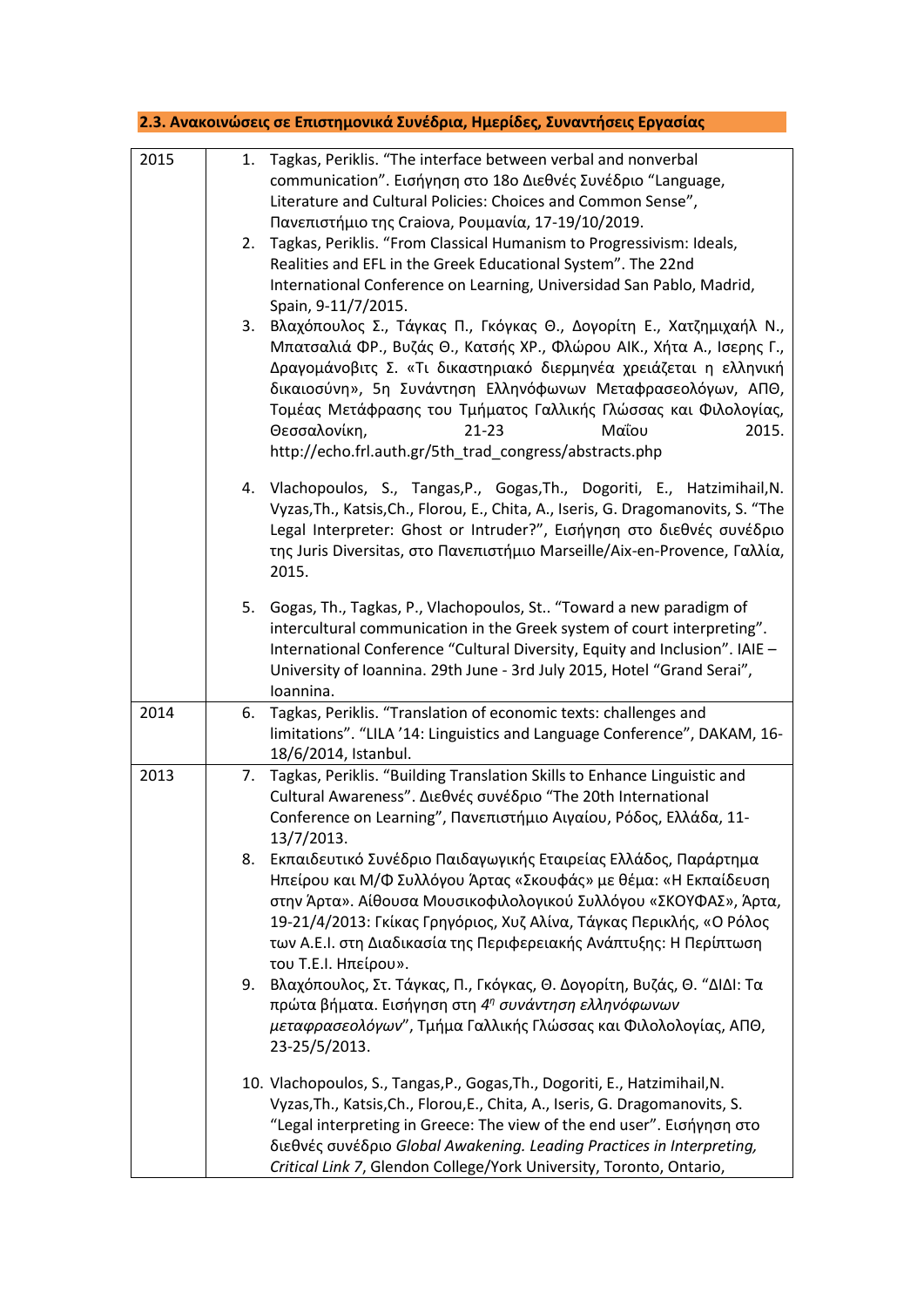|      | Canada, 17-21/6/2013.                                                                                                                                                                                                                                                                                                                                                                    |
|------|------------------------------------------------------------------------------------------------------------------------------------------------------------------------------------------------------------------------------------------------------------------------------------------------------------------------------------------------------------------------------------------|
|      | 11. Vlachopoulos, S., Tangas, P., Gogas, Th., Dogoriti, E., Hatzimihail, N.<br>Vyzas, Th., Katsis, Ch., Florou, E., Chita, A., Iseris, G. Dragomanovits, S. "The<br>broken link: Court interpreting in Greece". Εισήγηση στο Διεθνές<br>Συνέδριο Interpreter-mediated interactions: Methodologies and Models,<br>LUSPIO, Rome, 7-9/11/2013.                                              |
| 2012 | 12. Tagkas, Periklis and Gikas, Grigorios. "Intercultural Communication and                                                                                                                                                                                                                                                                                                              |
|      | Regional Development". In: Proceedings of the 1 <sup>st</sup> International<br>Symposium on Business, Economics and Financial Applications (ISBEFA),<br>Kefalonia, 2012.                                                                                                                                                                                                                 |
|      | 13. Ημερίδα της Πράξης «Πρακτική Άσκηση Φοιτητών του Τ.Ε.Ι. Ηπείρου», με<br>θέμα: «Ενίσχυση των Επιχειρήσεων μέσω του Θεσμού της Πρακτικής<br>Άσκησης: Οι Γνώσεις και Δεξιότητες των Τελειοφοίτων του Τ.Ε.Ι.<br>Ηπείρου». Κεντρική Βιβλιοθήκη Τ.Ε.Ι. Ηπείρου, Άρτα, 20-3-2012.<br>Πρακτικά Ημερίδας, 2012.                                                                               |
|      | 14. Ημερίδα της Δομής Απασχόλησης και Σταδιοδρομίας (ΔΑΣΤΑ) του Τ.Ε.Ι.<br>Ηπείρου. Τεχνούπολη Άρτας, 2012.                                                                                                                                                                                                                                                                               |
|      | 15. Ημερίδα της Δομής Απασχόλησης και Σταδιοδρομίας (ΔΑΣΤΑ) του Τ.Ε.Ι.<br>Ηπείρου. Παράρτημα Ιωαννίνων του Τ.Ε.Ι. Ηπείρου, 2012.                                                                                                                                                                                                                                                         |
|      | 16. Ημερίδα της Δομής Απασχόλησης και Σταδιοδρομίας (ΔΑΣΤΑ) του Τ.Ε.Ι.                                                                                                                                                                                                                                                                                                                   |
|      | Ηπείρου, Παράρτημα Ηγουμενίτσας του Τ.Ε.Ι. Ηπείρου, 2012.<br>17. Ημερίδα της Δομής Απασχόλησης και Σταδιοδρομίας (ΔΑΣΤΑ) του Τ.Ε.Ι.                                                                                                                                                                                                                                                      |
|      | Ηπείρου, Παράρτημα Πρέβεζας του Τ.Ε.Ι. Ηπείρου, 2012.                                                                                                                                                                                                                                                                                                                                    |
| 2011 | 18. Tagkas, Periklis. "Towards a pluricultural and plurilingual Europe: how a<br>novel foreign language teaching paradigm can mitigate cultural and<br>linguistic disparities". Στο: Ilie, Cornelia and Prtljaga, Jelena, eds. The 4th<br>ENIEDA Conference on Linguistic & Intercultural Education "Negotiating<br>and constructing European identities across languages and cultures", |
|      | Vršac, Serbia, 29 September-1 October 2011 Book of Abstracts, ISBN: 978-<br>86-7372-137-8, 64-65".                                                                                                                                                                                                                                                                                       |
|      | 19. Annual International Conference of the International Journal of Arts and<br>Sciences, American University of Rome, Oct. 31-Nov. 3, 2011                                                                                                                                                                                                                                              |
|      | 20. 7th International Conference on Education, Research and Training.                                                                                                                                                                                                                                                                                                                    |
|      | Institute of the East Aegean, Samos, Greece, 7-9 July 2011.                                                                                                                                                                                                                                                                                                                              |
| 2010 | 21. International Association Language and Business / Tradulex, Network for<br>Quality Translation Annual Conference, "Languages and Business Today<br>and Solutions for Tomorrow". Lisbon, 1-2 Oct. 2010. Η ανακοίνωση είναι<br>αναρτημένη στην ιστοσελίδα: http://www.tradulex.com/en/pages/IALB.                                                                                      |
|      | 22. 28° Ετήσιο Εκπαιδευτικό Συνέδριο της Πανελλήνιας Ομοσπονδίας                                                                                                                                                                                                                                                                                                                         |
|      | Ιδιοκτητών Κέντρων Ξένων Γλωσσών Π.Ο.Ι.Κ.Ξ.Γ. - PALSO, «Γλωσσική<br>Παιδεία και μετανάστες», Λίμνη Πλαστήρα, 28-29/8/2010. Τάγκας,                                                                                                                                                                                                                                                       |
|      | Περικλής. «Διαπολιτισμικές Προσεγγίσεις στη Διδασκαλία των Ξένων                                                                                                                                                                                                                                                                                                                         |
|      | Γλωσσών». Κεντρική ομιλία. Πρακτικά του 28 <sup>ου</sup> Ετήσιου Συνεδρίου                                                                                                                                                                                                                                                                                                               |
|      | Π.Ο.Ι.Κ.Ξ.Γ. – PALSO, σσ. 27-43. Αναδημοσίευση: «Οι Αλλοδαποί Μαθητές                                                                                                                                                                                                                                                                                                                    |
|      | και οι Ξένες Γλώσσες», Εφημερίδα «Ενημέρωση», τ. 263, Νοέμβριος<br>2010, σσ. 6-9.                                                                                                                                                                                                                                                                                                        |
| 2009 | 23. 3rd IATIS international conference "Mediation and Conflict: Translation                                                                                                                                                                                                                                                                                                              |
|      | and Culture in a Global Context". Monash University, Melbourne, 8-10<br>July 2009.                                                                                                                                                                                                                                                                                                       |
|      | 24. 3ο Διεθνές Συνέδριο του Τμήματος Εφαρμογών Ξένων Γλωσσών στη                                                                                                                                                                                                                                                                                                                         |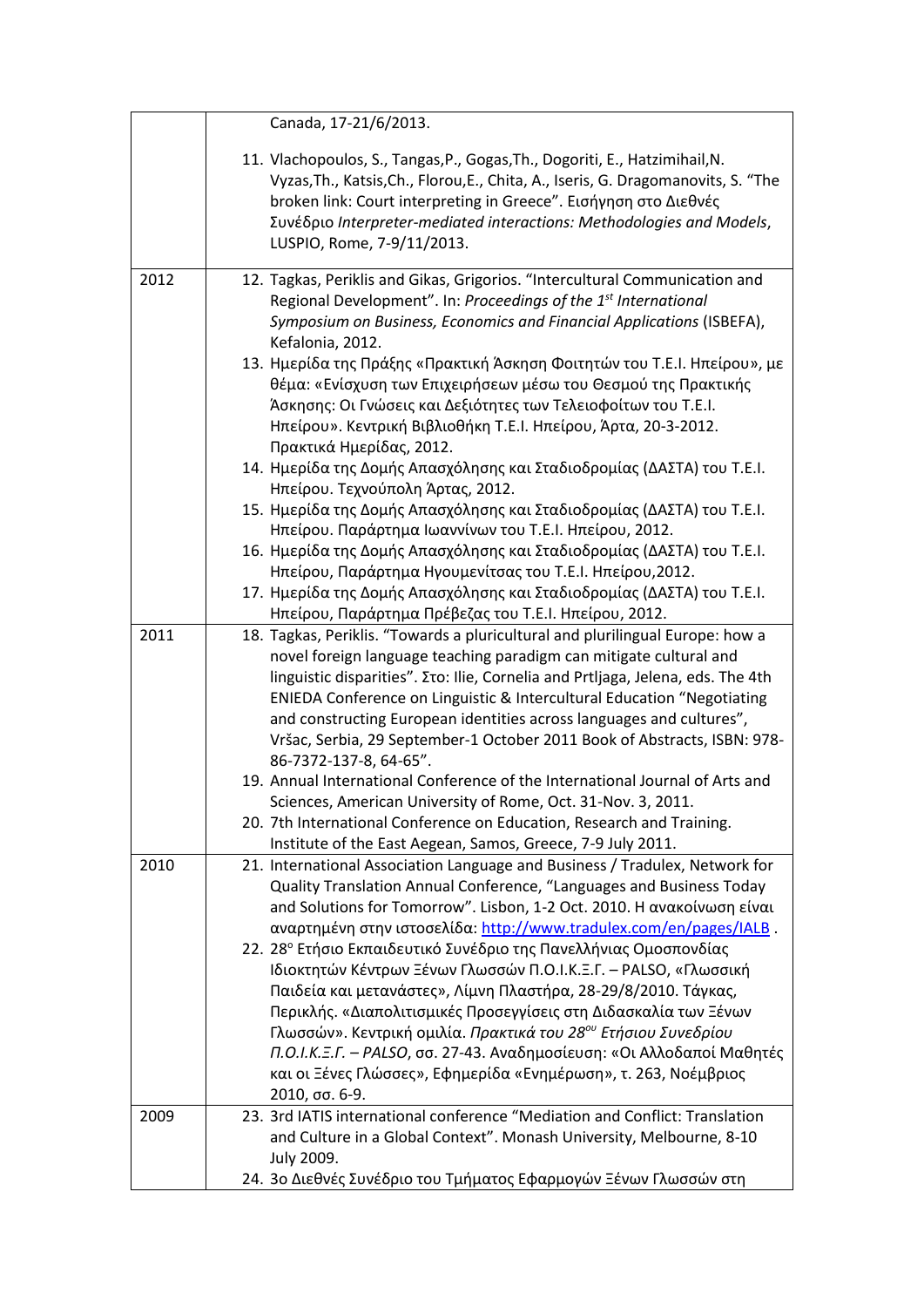|      | Διοίκηση και το Εμπόριο του Τ.Ε.Ι. Ηπείρου "Foreign Language Teaching<br>in Tertiary Education", Ηγουμενίτσα, 9-11/10/2009.<br>25. Summer School του Παν/μίου Λοτζ, Πολωνία, 19-31/7/2009. Τάγκας,<br>Περικλής. "Foreign Languages and Regional Development".<br>26. 2ο Πανηπειρωτικό Συνέδριο Ξενόγλωσσης Εκπαίδευσης «Ξένες Γλώσσες                                    |
|------|--------------------------------------------------------------------------------------------------------------------------------------------------------------------------------------------------------------------------------------------------------------------------------------------------------------------------------------------------------------------------|
|      | και Περιφερειακή Ανάπτυξη», Άρτα, 13-15 Ιουνίου 2009: Τάγκας,<br>Περικλής. «Η συμβολή των ξένων γλωσσών στην κοινωνική και<br>οικονομική αναβάθμιση της περιφέρειας». Κεντρική ομιλία, 13/6/09.                                                                                                                                                                          |
|      | Πρακτικά του 2 <sup>ου</sup> Πανηπειρωτικού Συνεδρίου, 2009.                                                                                                                                                                                                                                                                                                             |
| 2007 | 27. 12ο Ετήσιο Διεθνές Συνέδριο - AUSACE 2007 (Arab-US Association of<br>Communication Educators), Πανεπιστήμιο Zayed, Dubai, Ενωμένα<br>Αραβικά Εμιράτα, 27-31/10/2007.                                                                                                                                                                                                 |
|      | 28. 2ο Διεθνές Συνέδριο του Τμήματος Εφαρμογών Ξένων Γλωσσών στη<br>Διοίκηση και το Εμπόριο του Τ.Ε.Ι. Ηπείρου "Foreign Language Teaching<br>in Tertiary Education", Ηγουμενίτσα, 7-8/6/2007.                                                                                                                                                                            |
|      | 29. Διεθνές Συνέδριο "BUSINESS & ECONOMICS SOCIETY INTERNATIONAL<br>2007 CONFERENCE", Antibes, Γαλλία, 16-20/7/2007: Gikas, G., Hyz. A.,<br>and P. Tangas, "Higher Educational Institutions and Regional<br>Development".                                                                                                                                                |
|      | 30. Διεθνής Συνάντηση «Πρακτική Άσκηση – Εμπειρία – Προοπτικές»,<br>Καβάλα, 14-16/6/2007: Τάγκας, Περικλής. «Πρόγραμμα Πρακτικής<br>Άσκησης Σπουδαστών Τ.Ε.Ι. Ηπείρου: Οργάνωση και Υλοποίηση». Στο:<br>Πρακτικά Διεθνούς Συνάντησης, Τ.Ε.Ι. Καβάλας, 14-16/7/2007, 46-60.<br>Καβάλα: Πολιτάκης, Γραφικές Τέχνες & Εκτυπώσεις, 2007. ISBN: 978-960-<br>363-029-6.        |
|      | 31. 1ο Πανηπειρωτικό Συνέδριο Ξενόγλωσσης Εκπαίδευσης «Ξένες Γλώσσες:<br>Διαβατήριο Επικοινωνίας των λαών – Προσόν επαγγελματικής<br>αποκατάστασης», Ιωάννινα, Ξενοδοχείο Du Lac, 9-11 Ιουνίου 2007:<br>Τάγκας, Περικλής. «Τμήμα Εφαρμογών Ξένων Γλωσσών στη Διοίκηση και<br>το Εμπόριο: Περιεχόμενο Σπουδών – Προοπτικές Απασχόλησης».<br>Εκπαιδευτική ομιλία, 09/6/07. |
|      | 32. Ημερίδα του Προγράμματος Πρακτικής Άσκησης του Τ.Ε.Ι. Ηπείρου με<br>θέμα: «Ο Ρόλος της Πρακτικής Άσκησης στην Εκπαίδευση»: Τάγκας,<br>Περικλής. «Η Πρακτική Άσκηση στα Πλαίσια του ΕΠΕΑΕΚ ΙΙ». Κεντρική<br>Βιβλιοθήκη Τ.Ε.Ι. Ηπείρου, 29-5-2007.                                                                                                                     |
| 2006 | 33. Ειδικός ομιλητής, προσκεκλημένος του συλλόγου Ιδιοκτητών Κέντρων<br>Ξένων Γλωσσών Ν. Ιωαννίνων. Θέμα ομιλίας: «Ξένες Γλώσσες και<br>Απασχόληση». Ιωάννινα, Πνευματικό Κέντρο Εταιρίας Ηπειρωτικών<br>Μελετών, 12-2-06.                                                                                                                                               |
|      | 34. Ειδικός ομιλητής, προσκεκλημένος του συλλόγου Ιδιοκτητών Κέντρων<br>Ξένων Γλωσσών Ν. Άρτας. Θέμα ομιλίας: «Ξένες Γλώσσες και<br>Απασχόληση». Άρτα, Ξενοδοχείο Βυζαντινό, 21-1-06.                                                                                                                                                                                    |
|      | 35. Διεθνές Συνέδριο "MApEC 2006 - Multimedia Applications in Education",<br>FH JOANNEUM / University of Applied Sciences, Graz, Αυστρία, 4-<br>6/9/2006.                                                                                                                                                                                                                |
|      | 36. 3ο Διεθνές Επιστημονικό Συνέδριο «Εκπαίδευση και Οικονομική<br>Ανάπτυξη - Education and Economic Development», Τμ. Λογιστικής &<br>Περιοδικό Επιθεώρηση Οικονομικών Επιστημών Τ.Ε.Ι. Ηπείρου, Πρέβεζα,<br>26-27/5/2006.                                                                                                                                              |
| 2005 | 37. 2ο Παγκόσμιο Συνέδριο "Creative Engagements: Thinking with Children",<br>Mansfield College, Oxford, Αγγλία, 14-16/7/2005.                                                                                                                                                                                                                                            |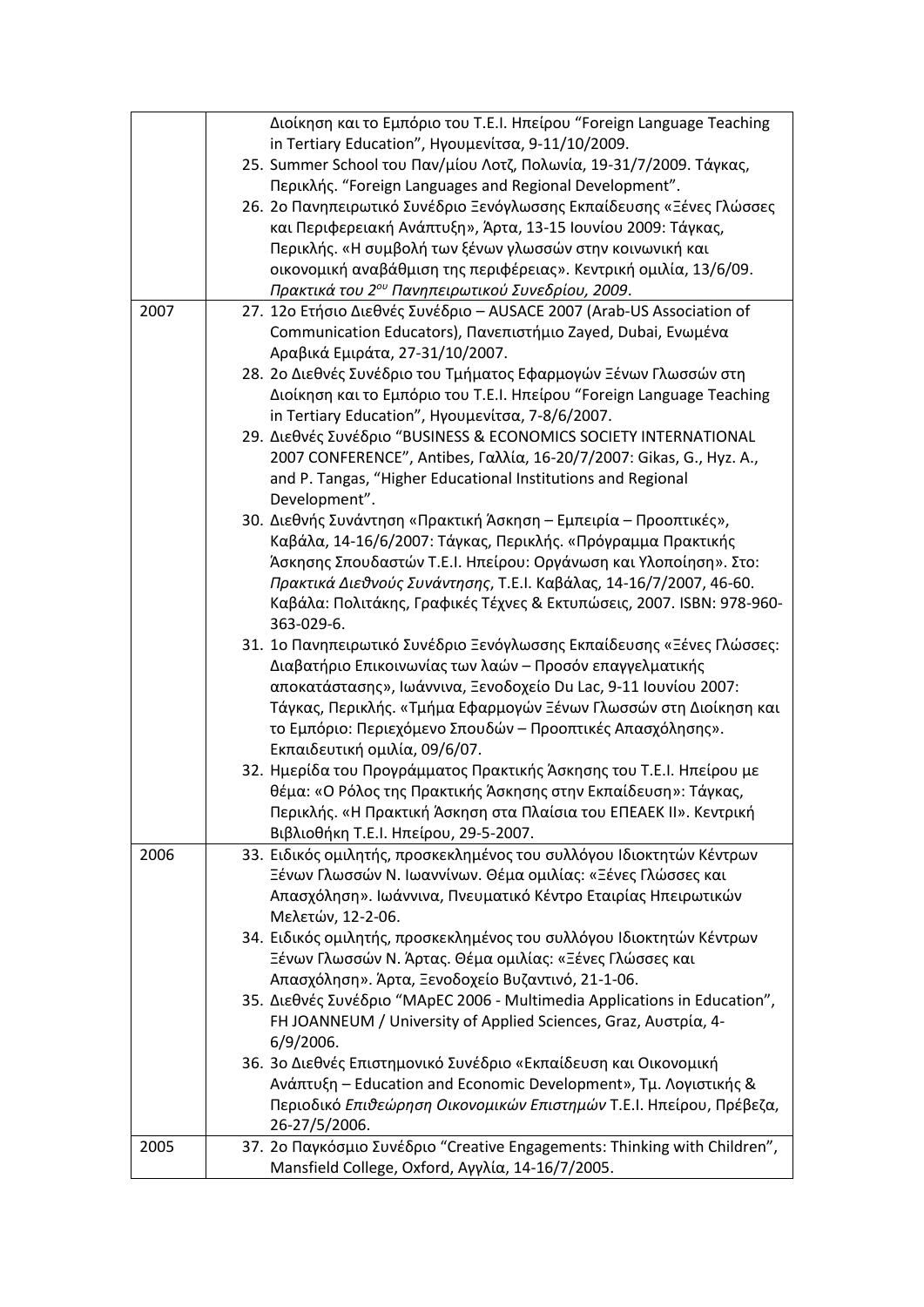|      | 38. 4ο Παγκόσμιο Συνέδριο "The Idea of Education", Πράγα, 9-11 Αυγούστου   |
|------|----------------------------------------------------------------------------|
|      | 2005, Πανεπιστήμιο Karlova v Praze.                                        |
|      | 39. 1ο Διεθνές Συνέδριο του Τμήματος Εφαρμογών Ξένων Γλωσσών στη           |
|      | Διοίκηση και το Εμπόριο του Τ.Ε.Ι. Ηπείρου "Foreign Language Teaching      |
|      | in Tertiary Education", Ηγουμενίτσα, 9-10/6/2005.                          |
|      | 40. Εισήγηση στην ημερίδα της Α/θμιας Εκπαίδευσης Ν. Θεσπρωτίας            |
|      | «Ολοήμερα Δημοτικά Σχολεία», με θέμα «Η Διαθεματική Προσέγγιση             |
|      | στη Διδασκαλία της Αγγλικής Γλώσσας». Συνεδριακό Κέντρο                    |
|      | Παραρτήματος Τ.Ε.Ι. Ηπείρου, Ηγουμενίτσα, 06-4-05.                         |
| 2004 | 41. Ετήσιο Διεθνές Επιστημονικό Συνέδριο "Borderlines and Borderlands",    |
|      | Centre de Recherches Anglophones, Universite Paris X-Nanterre, Γαλλία,     |
|      | 27-29/6/2004.                                                              |
|      | 42. Διεθνές Επιστημονικό Συνέδριο "The Cultural Appropriation of D.H.      |
|      | Lawrence in Europe", Centre for British Studies, Otto-Friedrich University |
|      | of Bamberg, Γερμανία, 10-11/12/2004.                                       |
|      | 43. Διεθνής Επιστημονική Ημερίδα «Ο ρόλος των γλωσσικών δεξιοτήτων στη     |
|      | διαπολιτισμική επιχειρησιακή επικοινωνία», Τμήμα Εφαρμογών Ξένων           |
|      | Γλωσσών στη Διοίκηση και το Εμπόριο, Τ.Ε.Ι. Ηπείρου, Ηγουμενίτσα, 8-6-     |
|      | 2004.                                                                      |

## **2.5. Ετεροαναφορές. Άλλες αναφορές και διακρίσεις**

| Krimpas, Panagiotis G. (2017) "ISO 704:2009 and equivalents of English<br>1.<br>financial terms in lesser-used languages: the case of Greek", Perspectives, |
|-------------------------------------------------------------------------------------------------------------------------------------------------------------|
| 25:3, 397-416, DOI: 10.1080/0907676X.2017.1287206. Αναφορά στο                                                                                              |
| άρθρο μου: Tagkas, P. "Translation of Economic Texts: Challenges and                                                                                        |
| Limitations". In: Arslan, F., ed. Contemporary Issues on Linguistics and                                                                                    |
| Language: LILA '14/Linguistics and Language Conference Proceedings.                                                                                         |
| Istanbul: DAKAM Publishing, June 2014, σσ. 279-287. ISBN: 978-605-5120-                                                                                     |
| $81 - 8.$                                                                                                                                                   |
| To άρθρο: Gikas, G., Hyz, A., & Tagkas, P. (2013). "The experience of<br>2.                                                                                 |
| Greece from its participation in the eurozone". Management Insight,                                                                                         |
| 9(1), αναφέρεται από: Yaya Sissoko, Brian W. Sloboda, (2017), "The                                                                                          |
| Recent Experiences of Capital Flows and Fiscal Imbalances Since the                                                                                         |
| Creation of the Eurozone", in Rajmund Mirdala, Rosaria Rita                                                                                                 |
| Canale (ed.) Economic Imbalances and Institutional Changes to the                                                                                           |
| Euro and the European Union (International Finance Review, Volume                                                                                           |
| 18) Emerald Publishing Limited, pp. 333-355.                                                                                                                |
| Bukowski, S., Gowers, R. (2016) "The degree of integration of equity<br>3.                                                                                  |
| markets in Central Europe (new member EU countries) with the US and UK                                                                                      |
| equity markets", Central European Review of Economics & Finance, Vol. 11,                                                                                   |
| No 1   5-26. Αναφορά α) στο άρθρο: Gikas, G., Hyz, A., Tagkas, P., (2012),                                                                                  |
| "Global Financial Crisis and Greek Debt Crisis", Acta Universitatis Lodzendzis,                                                                             |
| Folia Oeconomica, 273, σσ.135-146 και β) στο άρθρο: Gikas, G., & Tagkas, P.<br>(2010), "Structural Changes or Possible exit of Greece from the Eurozone?"   |
| Acta Universitatis Lodziensis, Folia Oeconomica, 239, 69-74                                                                                                 |
| 4. Pereira, S. C. D. M. (2016). Relatório de estágio: as dificuldades da                                                                                    |
| tradução técnica (Doctoral dissertation). Προσβάσιμο στην ιστοσελίδα:                                                                                       |
| http://repositorio.ucp.pt/handle/10400.14/20278. Αναφορά στη σ. 7 (Periklis                                                                                 |
| Tagkas, 2014:1) και βιβλιογραφική αναφορά στη σ. 78, στο άρθρο μου:                                                                                         |
| Tagkas, P. "Translation of Economic Texts: Challenges and Limitations". In:                                                                                 |
|                                                                                                                                                             |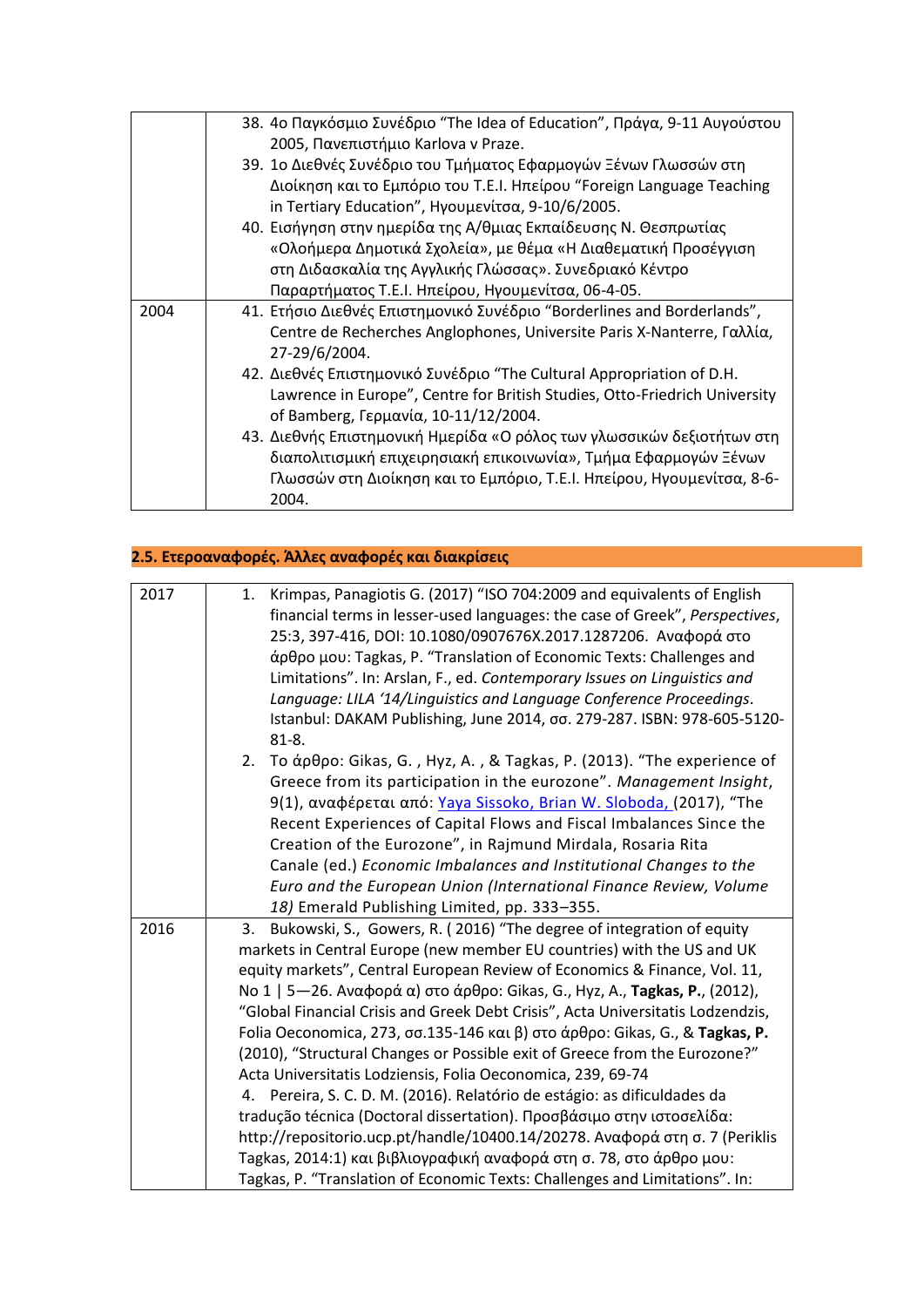|      | Arslan, F., ed. Contemporary Issues on Linguistics and Language: LILA                                                               |
|------|-------------------------------------------------------------------------------------------------------------------------------------|
|      | '14/Linguistics and Language Conference Proceedings. Istanbul: DAKAM                                                                |
|      | Publishing, June 2014, σσ. 279-287. ISBN: 978-605-5120-81-8.                                                                        |
| 2015 | 5. Το άρθρο: Gikas, G., Hyz, A., Tagkas, P., (2012), Global Financial Crisis and                                                    |
|      | Greek Debt Crisis, Acta Universitatis Lodzendzis, Folia Oeconomika issue 273,                                                       |
|      | σσ. 135-146, αναφέρεται από: Ganas, Ioannis, and Alina Hyz. "Inventory                                                              |
|      | Management during the Financial Crisis. Case study of SME Sector in Greece."                                                        |
|      | 6. To άρθρο: Gikas, G., Tangas, P., (2005) "The role of education in                                                                |
|      | development. The case of Epirus", in: "Poland on the European Market. World                                                         |
|      | Economy in XXI century", International Conference, University of Lodz, Poland,                                                      |
|      | , Tom II, Lodz, 24 – 25 October 2005, σσ. 423-437, αναφέρεται από:                                                                  |
|      | Diakomihalis, Mihail, Alina Hyz, and Grigorios Gikas. "Factors influencing the                                                      |
|      | accounting and finance undergraduate department choice in Greece."                                                                  |
|      | International Journal of Education Economics and Development 6.3 (2015),                                                            |
|      | σσ. 220-235.                                                                                                                        |
|      | 7. Γκίκας, Γρ., Διακομιχάλης, Μ. «Τα Διδάγματα της Πρόσφατης                                                                        |
|      | Χρηματοπιστωτικής Κρίσης στην Άσκηση της Νομισματικής Πολιτικής». 1ο                                                                |
|      | Διεθνές Συνέδριο Διοίκησης και Οικονομίας του Ελληνικού Ανοικτού                                                                    |
|      | Πανεπιστημίου, Ξενοδοχείο Τιτάνια, Αθήνα 6-7 Φεβρουαρίου 2015. Αναφορά                                                              |
|      | στη σελ. 4 (Gikas, Tagkas, 2010) στο άρθρο: Gikas, G., Tagkas, P., (2010),                                                          |
|      | "Structural Changes or Possible exit of Greece from the Eurozone?", Acta                                                            |
|      | Universitatis Lodziensis, Folia Oeconomica 239, σσ. 69-74.                                                                          |
| 2014 | <b>CELTEK Aytaç, "Designing a Curriculum for the Online Teaching of Turkish</b><br>8.                                               |
|      | as a Foreign Language". Turkish Studies - International Periodical For The                                                          |
|      | Languages, Literature and History of Turkish or Turkic, Volume 9/3 Winter                                                           |
|      | 2014, p. 451-465, Ankara-Turkey. Βιβλιογραφική αναφορά στη σελ. 464:                                                                |
|      | KAILI, H., PROKOU, S. ve ÇELTEK, A. (2011). "Grammar in teaching Turkish                                                            |
|      | as a foreign language in tertiary education in Greece". T. Gogas ve P.                                                              |
|      | Tagkas (haz.), Foreign Language Teaching in Tertiary Education III: Current                                                         |
|      | Trends - Conference Proceedings, 162-179. Athens: Dionikos Publications                                                             |
|      | (Yunanca).                                                                                                                          |
| 2013 | Νέα Μεγάλη εγκυκλοπαίδεια της νεοελληνικής λογοτεχνίας Χάρη Πάτση -<br>9.                                                           |
|      | Μ.Ε.Ν.Λ., ΚΕΝΤΡΟ ΕΥΡΩΠΑΪΚΩΝ ΕΚΔΟΣΕΩΝ ΧΑΡΗ ΤΖΟ ΠΑΤΣΗ Μ.Ε.Π.Ε, τόμος                                                                  |
|      | 26, 2013, σσ. 312-13.                                                                                                               |
| 2011 | 10. A. Hannam, Sara and Papathanasiou, Evangelia (2011) Greece. In: Guus, Extra                                                     |
|      | & Yagmur, Kutlay, eds. Language Rich Europe: Trends in Policies and Practices                                                       |
|      | for Multilingualism in Europe, p. 134. Cambridge University Press.<br>www.language-rich.eu Aναφορά στο άρθρο μου: Tangas, P. (2006) |
|      | "Multimedia and Foreign Language Teaching: the Case of Greece". In: Grabe,                                                          |
|      | D. & Zimmermann, L., (eds). Multimedia Applications in Education                                                                    |
|      | Conference Proceedings 2006. FH JOANNEUM, Graz, Austria, pp. 139-48.                                                                |
|      | Available from: http://pek-                                                                                                         |
|      | patras.ach.sch.gr/docs/yliko0910/Multimedia and Foreign Language Teach                                                              |
|      | ing the Case of Greece Tagkas.pdf. Accessed 5 December 2001.                                                                        |
|      | B. Έκδοση στη γαλλική γλώσσα: L' Europe Riche de ses langues: Tendances                                                             |
|      | des politiques et des pratiques du plurilinguisme en Europe (σ. 165).                                                               |
|      | Γ. Έκδοση στην ιταλική γλώσσα: Language Rich Europe: Tendenze nelle                                                                 |
|      | politiche et nelle pratiche per il multilinguismo in Europa (σ. 138).                                                               |
|      | Δ. Έκδοση στην ισπανική γλώσσα: Lenguas, Riqueza de Europa: Tendencias en                                                           |
|      | las politicas y practicas para el multilinguismo en Europa (o. 163).                                                                |
|      | Ε. Έκδοση στην τουρκική γλώσσα: Dil Zengini Avrupa: Avrupa 'da Cokdillili                                                           |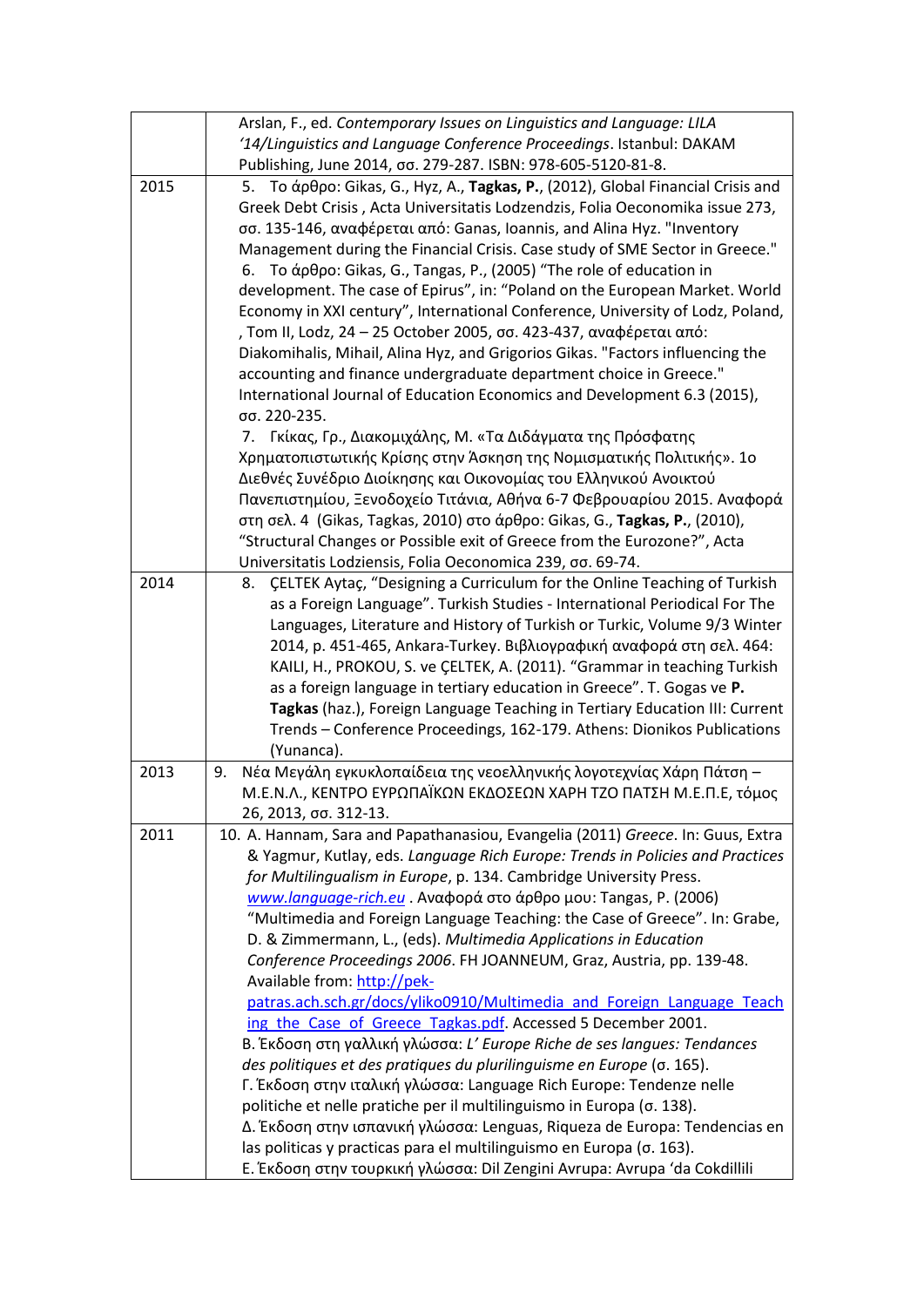|      | Politika ve Uygulama Egilimleri (σ. 136).                                                 |
|------|-------------------------------------------------------------------------------------------|
|      | 11. Αγοραστός, Γεώργιος (2011) Η Επιλογή Ξένης Γλώσσας για Ειδική Χρήση: Μια              |
|      | Προσέγγιση από την Σκοπιά Επιχειρήσεων και Εργαζομένων. Στο: Gogas, Th.                   |
|      | & Tagkas, P. (eds.) Foreign Language Teaching in Tertiary Education III:                  |
|      | Current Trends. Athens: Dionikos, 2011. ISBN: 978-960-6619-68-7, σελ. 288.                |
|      | Αναφορά στο άρθρο μου: Τάγκας, Περικλής. Ή αγγλική ως διεθνής γλώσσα                      |
|      | και το «γλωσσικό προλεταριάτο»'. Πρακτικά 2ου Διεθνούς Συνεδρίου: Η                       |
|      | Διδασκαλία των Ξένων γλωσσών στην Τριτοβάθμια εκπαίδευση, ΤΕΙ Ηπείρου,                    |
|      | 7-8 Ιουνίου 2007. Εκδόσεις Carpe Diem, 2008, σσ. 267-73.                                  |
|      | 12. Dimasi, M., Zafiri, M., Konstantinidou, G. (2011) "Multimodality and the              |
|      | Teaching of Languages in Tertiary Education". In: Gogas, Th. & Tagkas, P.                 |
|      | (eds.) Foreign Language Teaching in Tertiary Education III: Current Trends.               |
|      | Athens: Dionikos, 2011. ISBN: 978-960-6619-68-7, σελ. 252. Αναφορά στο                    |
|      | άρθρο μου: Tangas, Pericles. "Revising the ESP Curriculum of the Department               |
|      | of Applied Foreign Languages in Management and Commerce". Πρακτικά 1ου                    |
|      | Διεθνούς Συνεδρίου Τμήματος Εφαρμογών Ξένων Γλωσσών στη Διοίκηση και                      |
|      | το Εμπόριο του Τ.Ε.Ι. Ηπείρου "Foreign Language Teaching in Tertiary                      |
|      | Education". Αθήνα: Διόνικος, 2006, σσ. 35-43. ISBN: 960-6619-13-3.                        |
| 2007 | 13. Δήμου Λεωνίδας. «Ο Ρόλος των Ξένων Γλωσσών στα Προγράμματα Σπουδών                    |
|      | της Τριτοβάθμιας Τουριστικής Εκπαίδευσης», Πρακτικά 2ου Διεθνούς                          |
|      |                                                                                           |
|      | Συνεδρίου: Η Διδασκαλία των Ξένων γλωσσών στην Τριτοβάθμια εκπαίδευση                     |
|      | ΙΙ, ΤΕΙ Ηπείρου, Ηγουμενίτσα, 7-8/6/2007. Εκδόσεις Carpe Diem, 2008, σ. 57:               |
|      | Αναφορά στο άρθρο: Τάγκας, Περικλής. Ή αγγλική ως διεθνής γλώσσα και το                   |
|      | «γλωσσικό προλεταριάτο»'. Πρακτικά 2ου Διεθνούς Συνεδρίου: Η                              |
|      | Διδασκαλία των Ξένων γλωσσών στην Τριτοβάθμια εκπαίδευση, ΤΕΙ Ηπείρου,                    |
|      | 7-8 Ιουνίου 2007. Εκδόσεις Carpe Diem, 2008, σσ. 267-73.                                  |
|      | 14. Jahnson, C., Mehl, D., eds., The Reception of D.H. Lawrence in Europe,                |
|      | London: Continuum Press, 2007, σ. 323: Βιβλιογραφική αναφορά σε                           |
|      | δημοσιευμένες εργασίες μου και στη διδακτορική μου διατριβή "From Apollo                  |
|      | to Dionysus: Love in Plato and D.H. Lawrence". Συνολικές αναφορές στις σσ.                |
|      | 8, 177, 178, 182, 323, 365.                                                               |
| 2006 | 15. Τσούνης, Ν. (2006) «ΑΕΙ και Περιφερειακή Ανάπτυξη», Πρακτικά 3 <sup>ου</sup> Διεθνούς |
|      | Επιστημονικού Συνεδρίου «Εκπαίδευση και Οικονομική Ανάπτυξη», Πρέβεζα,                    |
|      | 26-27/5/2006, σ. 68: Αναφορά στο άρθρο: Gikas, Gregory and Tangas,                        |
|      | Pericles. "The Role of Education in Development: The Case of Epirus, Greece".             |
|      | Στο: Janusz Bilski and Agnieszka Klysik-Uryszek, eds., Polska na Rynku                    |
|      | Wspolnoty Europejskiej. Gospodarka Swiatowa na Progu XXI WIEKU, Vol. II,                  |
|      | University of Lodz, 2005, σσ. 423-437.                                                    |
|      | 16. Γκιώκα, Χαρά. "Features Promoting Intercultural Communicative Competence              |
|      | in Textbooks. Public and Private Textbooks in Greece". MA Thesis in TEFL                  |
|      | (Teaching English as a Foreign Language), Lancaster University, 2008, σσ. 12-             |
|      | 13. Αναφορά (και βιβλιογραφική αναφορά) στο άρθρο: Tangas, Pericles.                      |
|      | "Creative Activities in the Greek EFL Classroom". Στο: Daniel Shepherd, ed.,              |
|      | Creative Engagements: Thinking with Children. Oxford, UK: Inter-disciplinary              |
|      | Press, Vol. 31, 2005, os. 43-49.                                                          |
|      | 17. Τραχανάς Κων/νος. Περιοδικό Index, τ. 16, Οκτ. 2007: Βιβλιοπαρουσίαση, σ.             |
|      | 38 και Βιβλιοκριτική, σ. 63 (Τάγκας, Περικλής. Έρως και Πολιτεία: Ο D.Η.                  |
|      | Lawrence και ο Πλατωνισμός).                                                              |
|      | 18. Ντόκας, Νίκος και Καλαμαράς, Βασίλης. «Βιβλιογραφίες», Ένθετο                         |
|      | Βιβλιοθήκη, τ. 483, Εφημερίδα «Ελευθεροτυπία», 21-12-2007 (Τάγκας,                        |
|      | Περικλής. Έρως και Πολιτεία: Ο D.H. Lawrence και ο Πλατωνισμός).                          |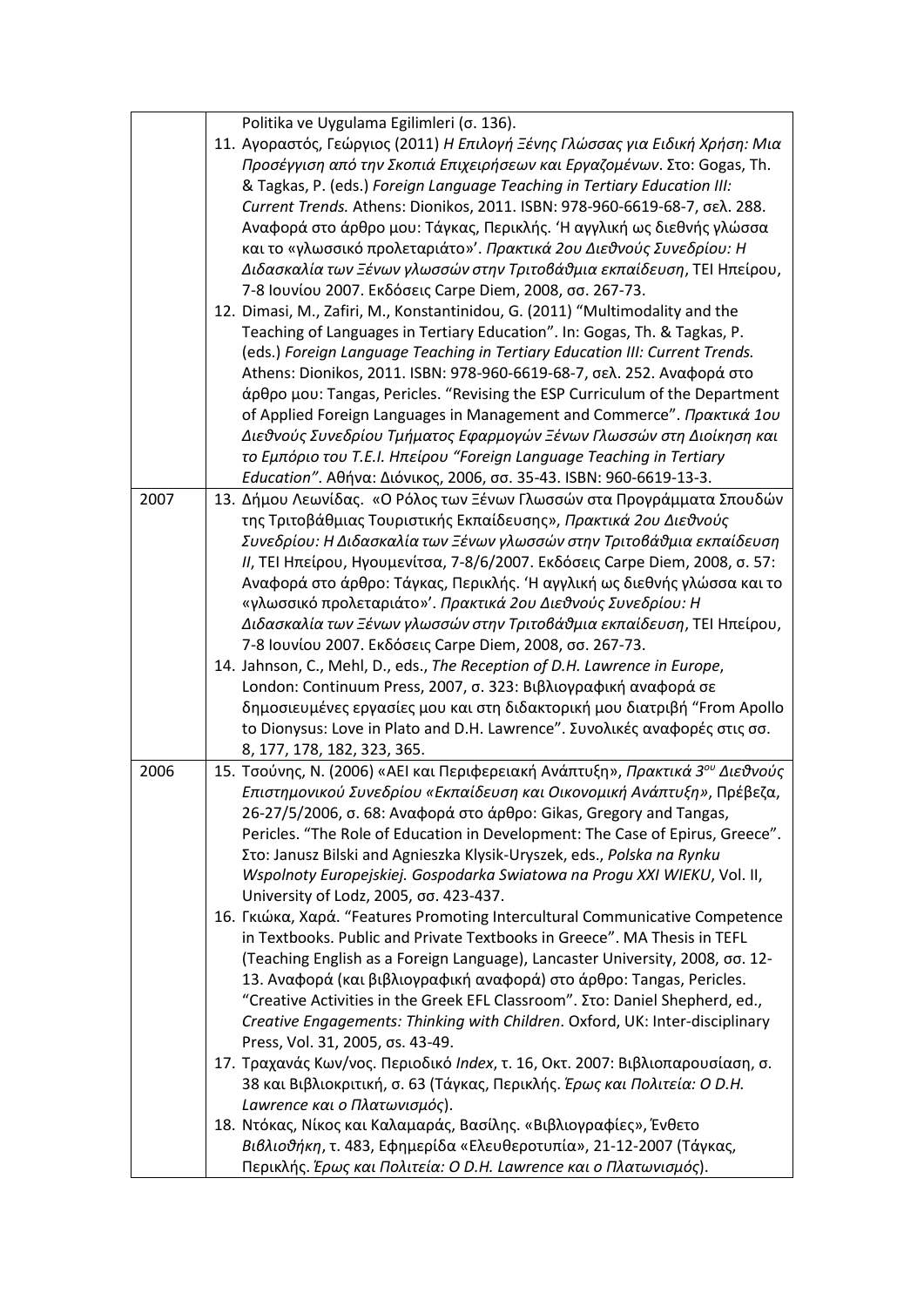|         |    | Μέλος επιστημονικών επιτροπών περιοδικών/συνεδρίων και κριτής εργασιών                                                                                                                                                                                                  |
|---------|----|-------------------------------------------------------------------------------------------------------------------------------------------------------------------------------------------------------------------------------------------------------------------------|
| 2005-14 |    | 1. Κριτής εργασιών του περιοδικού The International Journal of Literacies,<br>2014.                                                                                                                                                                                     |
|         |    | 2. Μέλος της διεθνούς επιστημονικής επιτροπής του περιοδικού Journal of<br>Language, Translation and Intercultural Communication από το 2012.                                                                                                                           |
|         |    | 3. Μέλος της διεθνούς επιστημονικής επιτροπής του συνεδρίου: "The 5th<br>Adriatic-Ionian International Conference: Migration and Diaspora", 3-5<br>Oct. 2013, Igoumenitsa.                                                                                              |
|         |    | 4. Μέλος της διεθνούς επιστημονικής επιτροπής 3 συνεδρίων που<br>διοργανώθηκαν από το Τμήμα Εφαρμογών Ξένων Γλωσσών στη Διοίκηση<br>και το Εμπόριο του Τ.Ε.Ι. Ηπείρου (2005, 2007, 2009). Πρόεδρος της<br>Επιστ. Επιτρ. του 3ου Διεθνούς συνεδρίου του Τμήματος (2009). |
|         |    | 5. Κριτής εργασιών: The 2nd International International Conference<br>Knowledge Generation, Communication and Management: KGCM 2008                                                                                                                                     |
|         | 6. | Κριτής εργασιών: B&ESI Conference 2007, Γαλλία.                                                                                                                                                                                                                         |

### **3. ΕΚΠΑΙΔΕΥΤΙΚΗ ΔΡΑΣΤΗΡΙΟΤΗΤΑ**

**3.1. Διδακτικό έργο στο Τμήμα Μετάφρασης και Διερμηνείας του Παν. Ιωαννίνων /Διοίκησης Επιχ/σεων – ΤΕΞΓΔΕ Τ.Ε.Ι. Ηπείρου**

| 2013-2020  | «Αγγλική γλώσσα για την Οικονομία ΙΙ», «Μετάφραση Οικονομικών Κειμένων Ι |
|------------|--------------------------------------------------------------------------|
|            | «Μετάφραση Οικονομικών<br>Κειμένων ΙΙ<br>(Αγγλικά)»<br>(Αγγλικά)»,       |
|            | «Διαπραγματεύσεις σε Επιχειρηματικό Περιβάλλον-Αγγλικά», «Μετάφραση      |
|            | Νομικών Κειμένων (Αγγλικά)» «Σεμινάριο Τελειοφοίτων». Τμήμα Διοίκησης    |
|            | Επιχειρήσεων/Τμήμα Μετάφρασης και Διερμηνείας (από χειμ. Εξάμ. 2018-19)  |
|            | και ΠΠΣ Δ/σης Επιχ/σεων – Τμ. Λογιστικής και Χρημ/κής Παν/μίου Ιωαννίνων |
|            | από 01-9-2020.                                                           |
| 2003-2012  | «Γλώσσα Α' - Αγγλικά», «Τεχνικές Έκφρασης και Επικοινωνίας», «Γενική     |
|            | Μετάφραση (Αγγλικά)», «Διδακτική της Ξένης Γλώσσας Α' - Αγγλικά»,        |
|            | «Εξειδικευμένη Μετάφραση Ι (Αγγλικά)», «Εξειδικευμένη Μετάφραση ΙΙ       |
|            | (Αγγλικά)». Τμήμα Εφαρμογών Ξένων Γλωσσών στη Διοίκηση και το Εμπόριο.   |
| 1999/2000  | Διδασκαλία του μαθήματος «Αγγλική γλώσσα». Τμήμα Εφαρμογών Ξένων         |
| $-2002/03$ | Γλωσσών στη Διοίκηση και το Εμπόριο (ως Επιστ. Συνεργάτης).              |

### **3.2. Διδακτικό έργο σε άλλα Τμήματα και ΑΕΙ**

| 3.2.1 Διδακτικό έργο σε Προγράμματα Μεταπτυχιακών Σπουδών/ Συμμετοχή σε<br>επιτροπές Διδακτορικών Διατριβών: |                                                                                                                                                                                                                                                                                                                                                                                                                                                                                                                                                   |  |
|--------------------------------------------------------------------------------------------------------------|---------------------------------------------------------------------------------------------------------------------------------------------------------------------------------------------------------------------------------------------------------------------------------------------------------------------------------------------------------------------------------------------------------------------------------------------------------------------------------------------------------------------------------------------------|--|
| 2014 - 2017,<br>2018-19,<br>2019-20                                                                          | 2014-2017 : Μέλος του Συνεργαζόμενου Εκπαιδευτικού Προσωπικού,<br>Ελληνικό Ανοικτό Πανεπιστήμιο, Σχολή Ανθρωπιστικών Σπουδών, ΠΜΣ<br>«Μεταπτυχιακή Ειδίκευση Καθηγητών Αγγλικής»/ «Διδακτική της Αγγλικής<br>ως Ξένης/Διεθνούς Γλώσσας». Θεματική Ενότητα: ΑΓΓ53: Σχεδιασμός,<br>Ανάπτυξη και Αξιολόγηση Προγραμμάτων Σπουδών στη Διδασκαλία της<br>Αγγλικής Γλώσσας. (Βεβ. ΕΑΠ με αρ. πρωτ. ΤΠ-6542/27-11-2018)<br>01/10/2014-31/7/2015: ΣΕΠ, Υπεύθυνος Τμήματος, Θεσσαλονίκη.<br>01/10/2015-31/7/2016: ΣΕΠ, Υπεύθυνος Τμήματος, Θεσσαλονίκη και |  |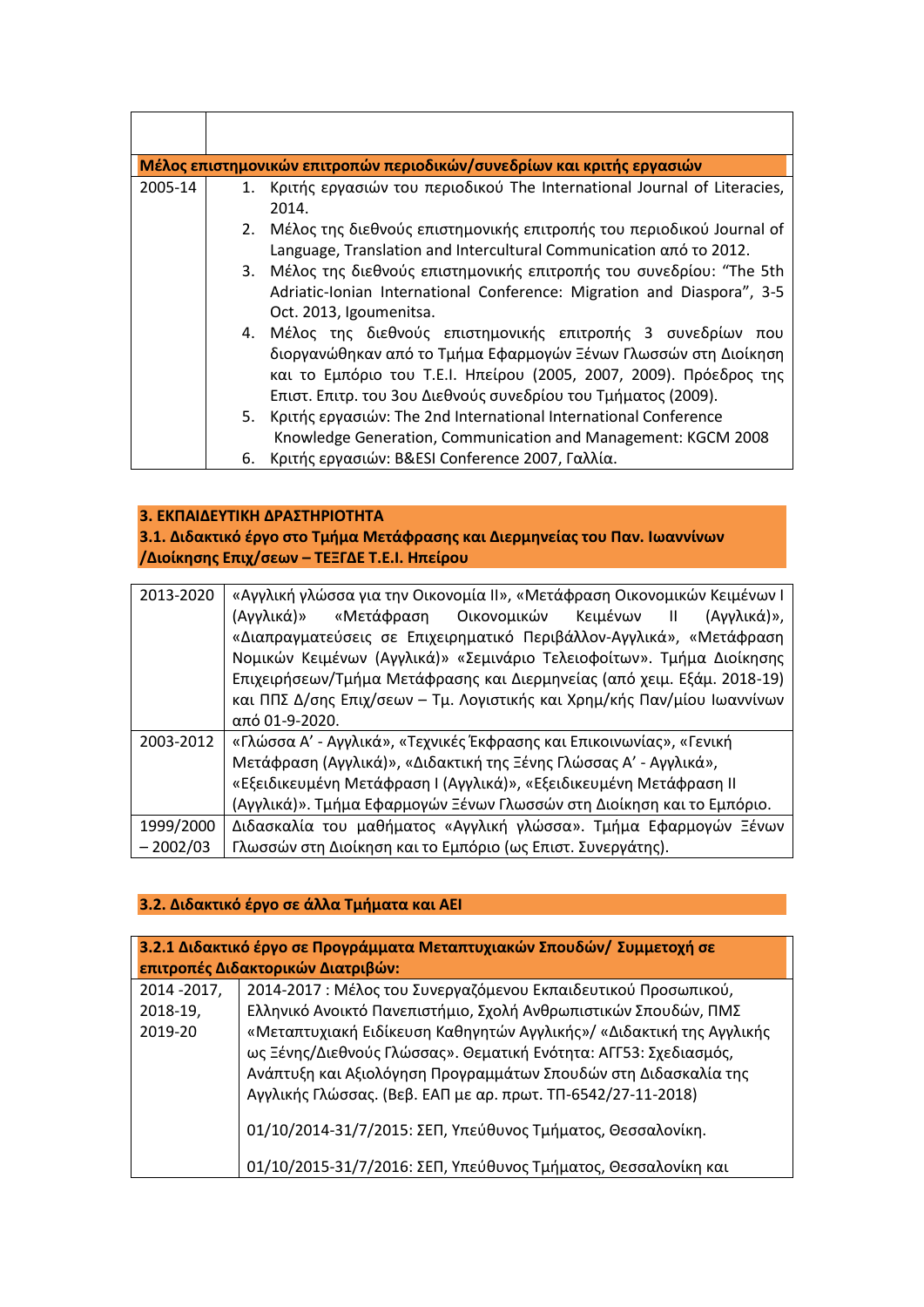|                     | Επιβλέπων μίας (1) Διπλωματικής Εργασίας.                                                                                                                                                                                                                                                                                                               |
|---------------------|---------------------------------------------------------------------------------------------------------------------------------------------------------------------------------------------------------------------------------------------------------------------------------------------------------------------------------------------------------|
|                     | 01/10/2016-31/7/17: Υπεύθυνος Τμήματος, Λάρισα και Επιβλέπων<br>τεσσάρων (4) Διπλωματικών Εργασιών.                                                                                                                                                                                                                                                     |
|                     | 01/10/2018-31/7/2019: ΣΕΠ-Επιβλέπων τριών (3) Διπλωματικών Εργασιών.                                                                                                                                                                                                                                                                                    |
|                     | -Εαρινό εξάμηνο 2018-19 έως και Χειμ. Εξάμηνο 2020-21: Υπεύθυνος<br>τμήματος στην εξαμηνιαία Θ.Ε. ΑΓΓ 11, «Oracy» (Διδασκαλία δεξιοτήτων για<br>την κατανόηση και παραγωγή του προφορικού λόγου), του<br>(αναμορφωμένου) ΠΜΣ «Διδακτική της Αγγλικής ως Ξένης/Διεθνούς<br>Γλώσσας», Ελληνικό Ανοικτό Πανεπιστήμιο. Επίβλεψη 5 διπλωματικών<br>εργασιών. |
| 2014-16<br>και 2020 | ΑΕΙ Πειραιά (ΤΤ) (Βεβαίωση με αρ. πρωτ. 334/21-3-2017), Παν/μιο Δυτικής<br>Αττικής                                                                                                                                                                                                                                                                      |
|                     | ΟΚΤ. 2014 – ΜΑΡ. 2016: Ενισχυτική διδασκαλία Αγγλικής γλώσσας και<br>ορολογίας, προχωρημένου επιπέδου, στο Πρόγραμμα Μεταπτυχιακών<br>Σπουδών «Δημόσια Οικονομική και Πολιτική» του ΑΕΙ Πειραιά (ΤΤ)/Παν.<br>Δυτικής Αττικής. Βάσει των συμβάσεων:                                                                                                      |
|                     | - Χειμερινό εξάμηνο 2014-15 (30/09/2014 - 20/10/2014).<br>- Εαρινό εξάμηνο 2014-2015 (20/02/2015 - 18/03/2015 και 22/05/15 -<br>30/09/2015).<br>- Εαρινό εξάμηνο 2015-2016 (19/02/2016 - 15/03/2016).                                                                                                                                                   |
|                     | - Εαρινό εξάμ. 2020 (Μάρτιος 2020 - διδασκαλία ορολογίας).                                                                                                                                                                                                                                                                                              |
| 2019                | Μέλος της τριμελούς επιτροπής εκπόνησης διδακτορικής διατριβής στο<br>Τμήμα Ξένων Γλωσσών, Μετάφρασης και Διερμηνείας της Σχολής Ιστορίας<br>και Μετάφρασης-Διερμηνείας του Ιονίου Πανεπιστημίου.                                                                                                                                                       |
| 2017                | Μέλος επταμελούς εξεταστικής επιτροπής για αξιολόγηση και κρίση<br>διδακτορικής διατριβής, Τμήμα Γλώσσας, Φιλολογίας και Πολιτισμού<br>Παρευξείνιων Χωρών Δημοκρίτειου Παν/μίου Θράκης. Α.Π.:<br>ΔΠΘ/ΓΦΠΠΧ/38551/894, ημ/νία: 05/04/2017.                                                                                                               |
|                     | 3.2.2 Διδακτικό έργο: α) σε πανεπιστήμια του εξωτερικού και                                                                                                                                                                                                                                                                                             |
|                     | β) σε άλλο τμήμα του ΤΕΙ Ηπείρου                                                                                                                                                                                                                                                                                                                        |
| 2019                | Διδασκαλία στο πρόγραμμα εντατικών σεμιναρίων (Intensive Study<br>Program) του έργου VISIT (Versatile Islands Cooperating for New Service and<br>Innovation in Tourism), Erasmus+, στο Öland της Σουηδίας (04/5/2019 -<br>11/5/2019), με τη συμμετοχή παν/μίων 5 χωρών.                                                                                 |
| 2017                | Διδασκαλία στα πλαίσια του προγράμματος Erasmus+, University of Radom,<br>Πολωνία.                                                                                                                                                                                                                                                                      |
| 2013                | Διδασκαλία-επιμόρφωση στα πλαίσια του προγράμματος Erasmus,<br>University of Primorska, Κόπερ, Σλοβενία.<br>Διδασκαλία στα πλαίσια του προγράμματος Erasmus, University of Oradea,<br>Ρουμανία.                                                                                                                                                         |
| 2012                | Διδασκαλία στα πλαίσια του προγράμματος Erasmus, Gdansk School of<br>Banking, Gdansk, Πολωνία.                                                                                                                                                                                                                                                          |
| 2010                | Διδασκαλία στα πλαίσια του προγράμματος Erasmus, T.C. OKAN University,<br>Κων/λη, Τουρκία.                                                                                                                                                                                                                                                              |
| 2009                | Διδασκαλία-Συμμετοχή στο διεθνές "Summer School", Πανεπιστήμιο του                                                                                                                                                                                                                                                                                      |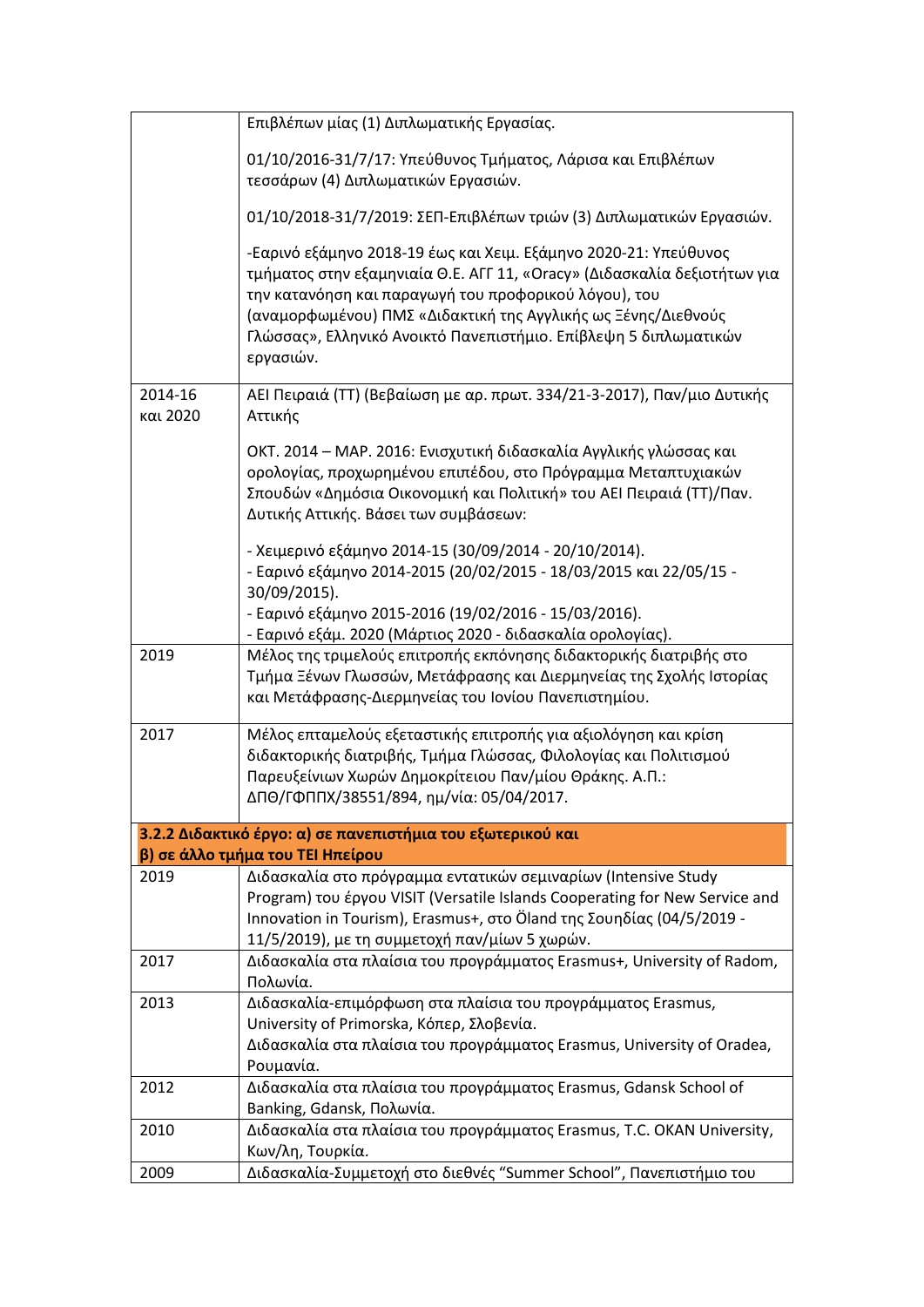|             | Lodz, Λοτζ, Πολωνία.                                                 |
|-------------|----------------------------------------------------------------------|
| 2004, 2005, | Επιμορφωτής στο Π.Ε.Κ. Ιωαννίνων (46 ώρες συνολικά) και στο Π.Ε.Κ.   |
| 2007, 2010  | Πάτρας (10 ώρες).                                                    |
| 1999-2001   | Διδασκαλία Αγγλικής Γλώσσας στο Τμήμα Τηλεπληροφορικής και Διοίκησης |
|             | του ΤΕΙ Ηπείρου.                                                     |

### **4. ΔΙΟΙΚΗΤΙΚΟ ΕΡΓΟ - ΕΠΙΤΡΟΠΕΣ**

 $\overline{\phantom{a}}$ 

| 4.1. Διοικητικό έργο - Αναθέσεις                                          |                                                                                          |  |
|---------------------------------------------------------------------------|------------------------------------------------------------------------------------------|--|
|                                                                           | 4.1.1 Διοικητικό έργο σε θέσεις ευθύνης                                                  |  |
| Окт. 2020-                                                                | Τμηματικός Υπεύθυνος Προγράμματος Πρακτικής Άσκησης Φοιτητών του                         |  |
|                                                                           | Τμ. Λογιστικής και Χρημ/κής του Παν/μίου Ιωαννίνων                                       |  |
| Окт. 2020-                                                                | Αναπλ. μέλος της Επιτροπής Ερευνών του<br>Παν/μίου<br>Ιωαννίνων                          |  |
|                                                                           | (εκπρόσωπος του Τμ. Λογιστικής και Χρημ/κής)                                             |  |
| Окт. 2018-                                                                | Μέλος της Επιτροπής Ερευνών του Παν/μίου Ιωαννίνων (εκπρόσωπος του                       |  |
| Αύγ. 2020                                                                 | Τμ. Μετάφρασης και Διερμηνείας)                                                          |  |
| 2018 - σήμερα                                                             | -Μέλος του Συμβουλίου Ένταξης στο Παν/μιο Ιωαννίνων από 01-10-2018                       |  |
|                                                                           | (N. 4559/2018).                                                                          |  |
| 2017-18                                                                   | -Αντιπρύτανης Διοικητικών Υποθέσεων του Τ.Ε.Ι. Ηπείρου από 01-12-2017                    |  |
|                                                                           | έως 01-10-2018 (ΦΕΚ διαπιστ. πράξης εκλογής: 661/τ. ΥΟΔΔ/11-12-2017)                     |  |
| 2012 - 16                                                                 | Εσωτερικό Μέλος του Συμβουλίου Διοίκησης του Τ.Ε.Ι. Ηπείρου                              |  |
|                                                                           | (εκλεγμένος εκπρόσωπος της Σχολής Διοίκησης και Οικονομίας)                              |  |
| $2004 - 2012$                                                             | Προϊστάμενος του Τμήματος Εφαρμογών Ξένων Γλωσσών στη                                    |  |
|                                                                           | Διοίκηση και το Εμπόριο, Σχολή Διοίκησης και Οικονομίας, Τ.Ε.Ι.                          |  |
|                                                                           | Ηπείρου                                                                                  |  |
|                                                                           | Μέλος του Συμβουλίου της Σχολής Διοίκησης και Οικονομίας του<br>$\overline{\phantom{a}}$ |  |
|                                                                           | Τ.Ε.Ι. Ηπείρου                                                                           |  |
|                                                                           | Μέλος της Γενικής Συνέλευσης του Τ.Ε.Ι. Ηπείρου                                          |  |
| 2011-13 και                                                               | Μέλος της Επιτροπής Ερευνών του Τ.Ε.Ι. Ηπείρου.                                          |  |
| 2003-04                                                                   |                                                                                          |  |
|                                                                           | 4.1.2 Μέλος εκλεκτορικών σωμάτων                                                         |  |
|                                                                           | Τακτικό μέλος Εκλεκτορικού Σώματος και μέλος της τριμελούς εισηγητικής                   |  |
| επιτροπής για τη μονιμοποίηση Επίκουρου Καθηγητή του Τμήματος Ξένων       |                                                                                          |  |
| Γλωσσών, Μετάφρασης και Διερμηνείας στο γνωστικό αντικείμενο «Αγγλική     |                                                                                          |  |
| γλώσσα και πολιτισμός» της Σχολής Ιστορίας και Μετάφρασης-Διερμηνείας του |                                                                                          |  |
|                                                                           | Ιονίου Πανεπιστημίου (2019, κωδικός θέσης «ΑΠΕΛΛΑ»: 10380).                              |  |
|                                                                           |                                                                                          |  |
|                                                                           | Αναπληρωματικό μέλος Εκλεκτορικού Σώματος για την πλήρωση θέσης ΔΕΠ στη                  |  |
|                                                                           | βαθμίδα του Αναπλ. Καθηγητή στο γνωστικό αντικείμενο «Θεωρία και πρακτική της            |  |
|                                                                           | λογοτεχνικής μετάφρασης και της διερμηνείας, Γερμανικά-Ελληνικά» του Τμήματος            |  |
|                                                                           | Γερμανικής Γλώσσας και Φιλολογίας της Φιλοσοφικής Σχολής του Αριστοτέλειου               |  |
|                                                                           | Πανεπιστημίου Θεσσαλονίκης (απόφαση Συνέλευσης του ΤΓΓΦ ΑΠΘ, αριθμ.                      |  |
|                                                                           | 426/24-10-2019, κωδικός θέσης «ΑΠΕΛΛΑ»: 11319).                                          |  |
| $\overline{\phantom{0}}$                                                  | Αναπληρωματικό μέλος Εκλεκτορικού Σώματος για την εκλογή Επίκουρου                       |  |
|                                                                           | Καθηγητή του Τμήματος Ξένων Γλωσσών, Μετάφρασης και Διερμηνείας στο                      |  |
|                                                                           | γνωστικό αντικείμενο «Αγγλική γλώσσα και πολιτισμός» της Σχολής Ιστορίας και             |  |
|                                                                           | Μετάφρασης-Διερμηνείας του Ιονίου Πανεπιστημίου (2019, κωδικός θέσης                     |  |
|                                                                           | «ΑΠΕΛΛΑ»: 10380).                                                                        |  |
|                                                                           |                                                                                          |  |
|                                                                           | Αναπληρωματικό μέλος Εκλεκτορικού Σώματος για τη μονιμοποίηση Επίκουρου                  |  |
|                                                                           | Καθηγητή του Τμήματος Ξένων Γλωσσών, Μετάφρασης και Διερμηνείας στο                      |  |
|                                                                           | γνωστικό αντικείμενο «Τεχνική Μετάφραση από τα Ελληνικά προς τα Αγγλικά» της             |  |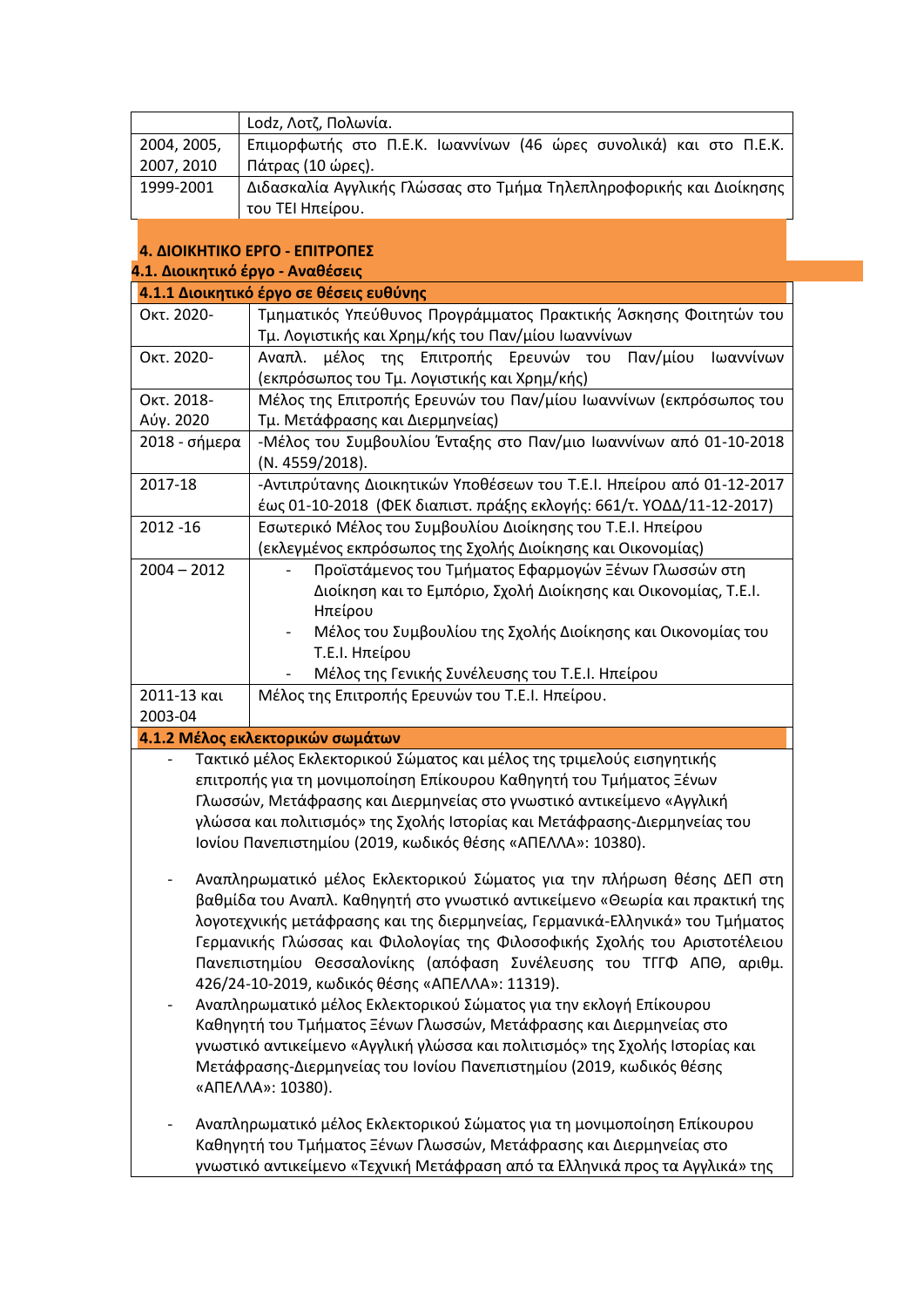Σχολής Ιστορίας και Μετάφρασης-Διερμηνείας του Ιονίου Πανεπιστημίου (2019, κωδικός θέσης «ΑΠΕΛΛΑ»: 11779).

- Τακτικό μέλος Εκλεκτορικού Σώματος για τη μονιμοποίηση Επίκουρης Καθηγήτριας του Τμήματος Ναυτιλίας και Επιχειρηματικών Υπηρεσιών της Σχολής Επιστημών της Διοίκησης του Πανεπιστημίου Αιγαίου στο γνωστικό αντικείμενο «Αγγλική Ορολογία και Επικοινωνία για τη Ναυτιλία και τις Μεταφορές» (κωδικός θέσης στο ΑΠΕΛΛΑ APP3483). (Αρ. Πρωτ. Απόφ. Συνέλ. Τμ.: 768, 24.05.2018).
- Τακτικό μέλος Εκλεκτορικού Σώματος για την εκλογή Επίκουρου Καθηγητή με γνωστικό αντικείμενο «Μεταφραστικές Σπουδές: Γλωσσικός συνδυασμός: Αγγλικά-Ελληνικά» του Τμήματος Αγγλικής Γλώσσας και Φιλολογίας της Φιλοσοφικής Σχολής του Αριστοτέλειου Πανεπιστημίου Θεσσαλονίκης (απόφαση ΓΣΕΣ του ΤΑΓΦ ΑΠΘ, συνεδρίαση αριθμ. 221/9-3-2017, κωδικός θέσης «ΑΠΕΛΛΑ» APP339).
- Τακτικό μέλος Εκλεκτορικού Σώματος για την εκλογή Επίκουρου Καθηγητή με γνωστικό αντικείμενο «Τεχνικές Επικοινωνίας - Διοίκηση Ανθρωπίνων Πόρων» του Τμήματος Προσχολικής Αγωγής του Τ.Ε.Ι. Ηπείρου (απόφαση ΓΣΕΣ αριθμ. 1/31-1- 2017).
- Αναπληρωματικό μέλος Εκλεκτορικού Σώματος για τη μονιμοποίηση Επίκουρου Καθηγητή με θητεία στο γνωστικό αντικείμενο «Περιγραφική Μεταφρασεολογία - Ορολογία» του Τμήματος Γαλλικής Γλώσσας και Φιλολογίας της Φιλοσοφικής Σχολής του Αριστοτέλειου Πανεπιστημίου Θεσσαλονίκης (απόφαση Συνέλευσης του ΤΓΓΦ ΑΠΘ, αριθμ. 221/06-10-2017, κωδικός θέσης «ΑΠΕΛΛΑ» APP2780).
- Αναπληρωματικό μέλος Εκλεκτορικού Σώματος για την εκλογή Καθηγητή πρώτης βαθμίδας του Τμήματος Ισπανικής Γλώσσας και Φιλολογίας στο γνωστικό αντικείμενο «Θεωρία και Πρακτική της Ισπανικής Μετάφρασης» της Φιλοσοφικής Σχολής του Εθνικού και Καποδιστριακού Πανεπιστημίου Αθηνών (απόφαση Συνέλευσης του ΤΙΓΦ, 3η συνεδρία/30-11-2017, κωδικός θέσης «ΑΠΕΛΛΑ» APP2611).
- Αναπληρωματικό μέλος Εκλεκτορικού Σώματος για την εκλογή Επίκουρου Καθηγητή του Τμήματος Ξένων Γλωσσών, Μετάφρασης και Διερμηνείας στο γνωστικό αντικείμενο «Λογοτεχνική Μετάφραση από τα Αγγλικά προς τα Ελληνικά» της Σχολής Ιστορίας και Μετάφρασης-Διερμηνείας του Ιονίου Πανεπιστημίου (απόφαση Συνέλευσης του ΤΞΓΜΔ, 2η συνεδρίαση/08-11-2017, κωδικός θέσης «ΑΠΕΛΛΑ» APP2943).
- Μέλος Εκλεκτορικού Σώματος για την εξέλιξη δύο μελών ΕΠ του Τμήματος.
- Μέλος Εκλεκτορικού Σώματος για τη μονιμοποίηση δύο μελών ΕΠ του Τμήματος.
- Μέλος Εκλεκτορικού Σώματος για την εκλογή Καθηγητή Εφαρμογών ειδικότητας «Αγγλικής Γλώσσας με εξειδίκευση σε επαγγελματικές εφαρμογές» του Τμήματος Εφαρμογών Ξένων Γλωσσών στη Διοίκηση και το Εμπόριο (2004).

| 4.2. Επίβλεψη εργασιών |                                                                                                                                                                    |  |
|------------------------|--------------------------------------------------------------------------------------------------------------------------------------------------------------------|--|
| 2003-2018              | Επίβλεψη άνω των εβδομήντα (70) πτυχιακών εργασιών και συμμετοχή σε<br>επιτροπές αξιολόγησης πτυχιακών εργασιών φοιτητών του Τμήματος<br>Δ/σης Επιχ/σεων - ΤΕΞΓΔΕ. |  |
| 2003-2018              | Επόπτης της πρακτικής άσκησης άνω των 130 φοιτητών του Τμήματος<br>Δ/σης Επιχ/σεων - ΤΕΞΓΔΕ.                                                                       |  |
|                        | 4.3. Διοικητικό έργο – Συνεργασία σε επίπεδο Περιφέρειας Ηπείρου                                                                                                   |  |
| 2015                   | Αναπλ. Εκπρόσωπος του ΤΕΙ Ηπείρου στον τομέα RIS Περιφέρειας<br>Ηπείρου, «Βιομηχανία της Εμπειρίας: Τουρισμός, Πολιτισμός &                                        |  |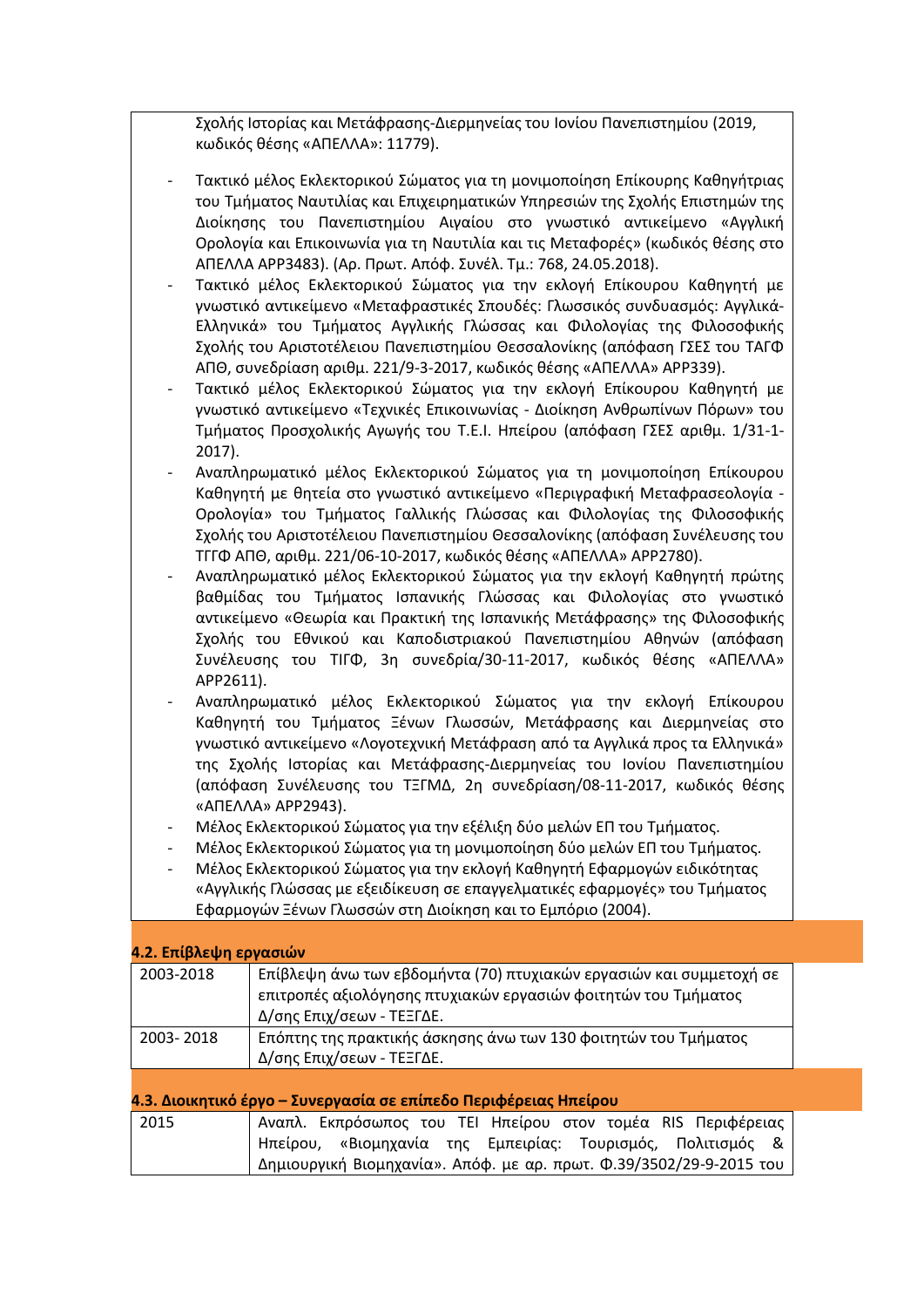ΤΕΙ Ηπείρου και Απόφ με αρ. πρωτ. ΟΙΚ 100429/762/6-10-2015 της Περιφέρειας Ηπείρου.

#### **5. ΕΡΕΥΝΗΤΙΚΗ ΔΡΑΣΤΗΡΙΟΤΗΤΑ 5.1. Συμμετοχή σε Ερευνητικά Προγράμματα ως συντονιστής**

| 13-4-2011 ως<br>30-6-2013    | Επιστημονικός Υπεύθυνος και μέλος της κύριας ομάδας του Έργου "Η<br>Αδριατική Κοινότητα Λιμανιών - The Adriatic Port Community - APC".                                                                                                                                                                             |
|------------------------------|--------------------------------------------------------------------------------------------------------------------------------------------------------------------------------------------------------------------------------------------------------------------------------------------------------------------|
| $8/10/2009 -$<br>31/12/2012  | Πρόγραμμα "IPA-Adriatic Cross-Border Cooperation Programme".<br>Επιστημονικός-Ιδρυματικός Υπεύθυνος της Πράξης «Πρακτική Άσκηση<br>Φοιτητών του Τ.Ε.Ι. Ηπείρου», το οποίο χρηματοδοτείται από το<br>ΕΠΕΔΒΜ/ΕΣΠΑ.                                                                                                   |
| 2011-13                      | Μέλος της Ομάδας Εσωτερικής Αξιολόγησης (ΟΜΕΑ) του Προγράμματος<br>«Μονάδα Διασφάλισης Ποιότητας – ΜΟΔΙΠ» του Τ.Ε.Ι. Ηπείρου.                                                                                                                                                                                      |
| $01/7/2007 -$<br>31/12/2008  | Επιστημονικός Υπεύθυνος του έργου «Πρόγραμμα Συνεργασίας, Έρευνας<br>και Εκπαίδευσης, Ακαδημαϊκών Ιδρυμάτων για την κοινή προώθηση των<br>Εφαρμογών Ξένων Γλωσσών, της Κοινωνίας της Πληροφορίας και της<br>Επιχειρηματικότητας στην διασυνοριακή περιοχή Ελλάδας - Αλβανίας»<br>(Πρόγραμμα γειτνίασης, INTERREG). |
| 19/9/2005 -<br>2008          | Ιδρυματικός Υπεύθυνος του Προγράμματος «Ενιαία Πρακτική Άσκηση<br>Σπουδαστών του Τ.Ε.Ι. Ηπείρου - Γ' Φάση».                                                                                                                                                                                                        |
| 25/11/2005 -<br>30/6/07      | Τμηματικός Υπεύθυνος, με συμμετοχή στη διαμόρφωση δύο νέων<br>προαιρετικών μαθημάτων, στα πλαίσια του Προγράμματος «Ενθάρρυνση<br>Επιχειρηματικότητας στο T.E.I. Ηπείρου» του Τμήματος Εφαρμογών Ξένων<br>Γλωσσών στη Διοίκηση και το Εμπόριο. Μελέτες περιπτώσεων: «Η<br>Επιχείρηση Παροχής Γλωσσικών Υπηρεσιών». |
| 30/10/2003 -<br>31/8/2004    | Πρόγραμμα «Διεύρυνση Τριτοβάθμιας Εκπαίδευσης: Λειτουργία του<br>Τμήματος Εφαρμογών Ξένων Γλωσσών στη Διοίκηση και το Εμπόριο» του<br>Τ.Ε.Ι. Ηπείρου.                                                                                                                                                              |
|                              | 5.2. Συμμετοχή σε Ερευνητικά Προγράμματα ως μέλος                                                                                                                                                                                                                                                                  |
| 27/09/2018-<br>30/5/2019     | Συμμετοχή στο έργο με τίτλο «Πολύπλευρα νησιά συνεργάζονται για νέες<br>υπηρεσίες και καινοτομία στον Τουρισμό», Erasmus+, που χρηματοδοτείται<br>από LAUREA-AMMATTIKORKEAKOULOU OY.                                                                                                                               |
| $10/04/2019 -$<br>30/06/2019 | Συμμετοχή στο έργο με τίτλο «Στρατηγικές ανακύκλωσης για τη βιώσιμη<br>διαχείριση αποβλήτων σε παράκτιες περιοχές επιδιώκοντας την έρευνα,<br>ανάπτυξη και καινοτομία - RECORD», ΕΣΠΑ 2014-20, Interreg V-Α «Ελλάδα-<br>Ιταλία» +, που χρηματοδοτείται από την περιφέρεια Ηπείρου.                                 |
| 13/12/2015 -<br>31/12/2016   | Μέλος της κύριας ερευνητικής ομάδας του έργου με τίτλο «Κοινοτική<br>Διερμηνεία στην Ελλάδα (CiGreece)", του Προγράμματος «Ακαδημαϊκή<br>Έρευνα στους Τομείς Προτεραιότητας» του Χρηματοδοτικού Μηχανισμού<br>Ευρωπαϊκού Οικονομικού Χώρου.                                                                        |
| 15/10/2012 -<br>14/10/2014   | Μέλος της κύριας ερευνητικής ομάδας του υποέργου 10 με τίτλο<br>«Δικαστηριακή Διερμηνεία στην Ελλάδα (ΔΙ.ΔΙ)», της Πράξης «ΑΡΧΙΜΗΔΗΣ<br>III - Ενίσχυση Ερευνητικών Ομάδων στο ΤΕΙ Ηπείρου» του Τμήματος<br>Εφαρμογών Ξένων Γλωσσών στη Διοίκηση και το Εμπόριο του Τ.Ε.Ι.                                          |